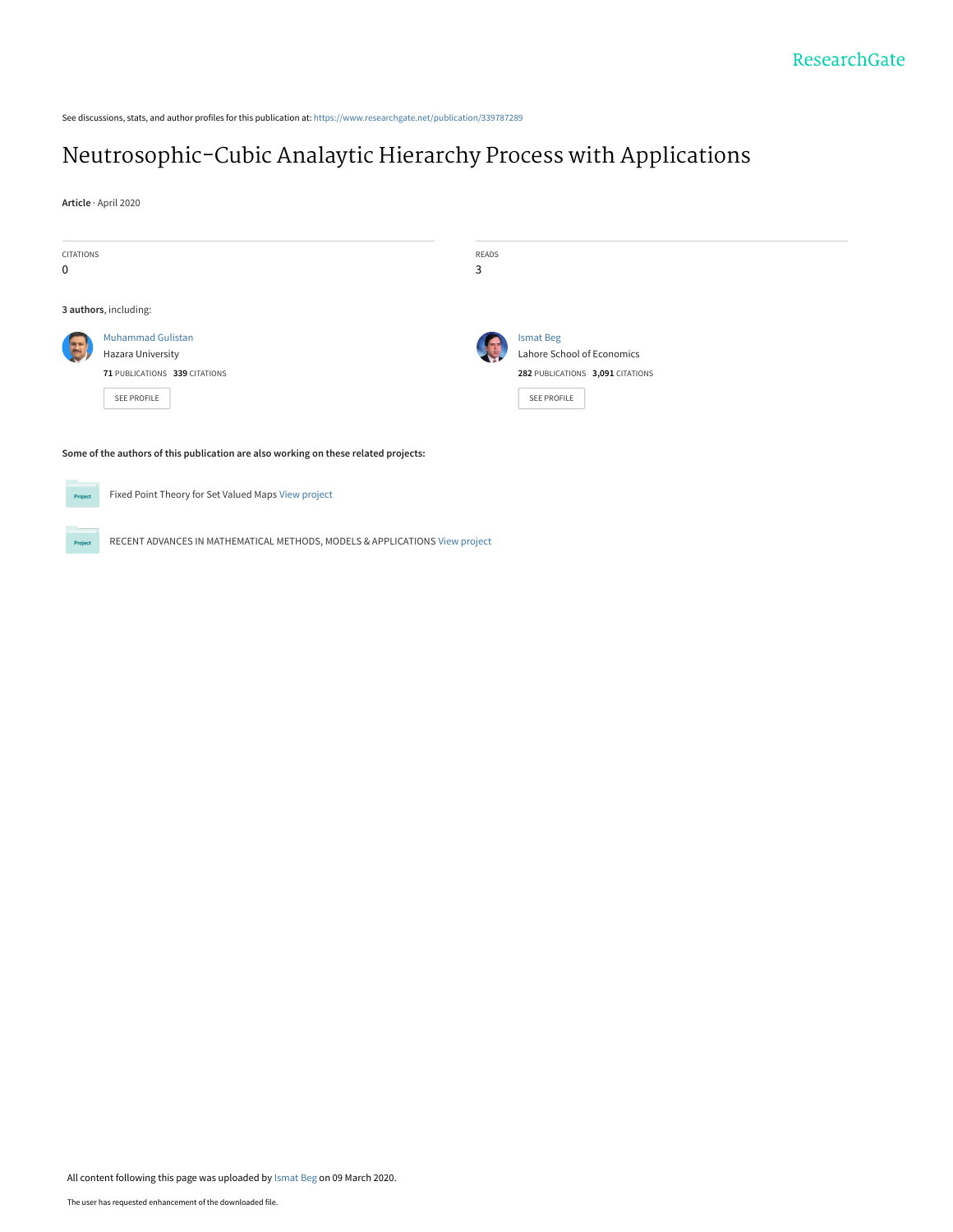# NEUTROSOPHIC-CUBIC ANALAYTIC HIERARCHY PROCESS WITH APPLICATIONS

#### MUHAMMAD GULISTAN, ISMAT BEG, AND MUHAMMAD ASIF

Abstract. In this paper we extend fuzzy analytic hierarchy process into neutrosophic cubic environment. The neutrosophic cubic analytic hierarchy process can be used to manage more complex problems when the decision makers has a number of uncertainty, assigning preferences values to the considered object. We also define the concept of triangular neutrosophic cubic numbers and their operations laws. The advantages of the proposed methodology and the application of neutrosophic cubic analytic hierarchy process in decision making are shown by testing the numerical example in practical life.

## THEORY OF APPROXIMATION AND APPLICATIONS (in Press) http://msj.iau-arak.ac.ir/article\_671487.html

#### 1. Introduction

Analytic hierarchy process is initially developed by Saaty [13] and it held a very important place in the Öeld of operation research while selecting the best alternatives. Analytic hierarchy process (AHP) is a multi criterion technique which is used to solve and analyze complex problems. AHP is also used to make mathematical and programming devices to select those alternatives [14]. AHP has various steps; In the first step, the problems are structured in order for clear understanding. This order is based on a particular pattern, it consists of the goal, decision making criteria, sub-criteria and in the last all accessible alternatives. When the hierarchy is structured, the decision makers construct pair wise comparison matrices. The scale that is used to measure criteria is called Sattyís scale [15]. On the basis of measurement, alternative is Örst determined and then ranked. The AHP can predict both qualitative and quantitative elements. This quality is widely used in multi-criteria decision making technique. In practical life, decision criterion is a habitually hazy, difficult and conflicting. Along with that, there is uncertainty and using non-fuzzy value in a decision matrix sometimes gets inaccurate. The other thing is that the information available to the decision makers is indeterminant, see paper [16]. This is also a factor, in the way of accuracy. Many researchers started to use a new theory called the fuzzy set theory [23]. However, there were some drawbacks in that theory that it only considers truth membership degree. First time, Van Laarhoven and Pedrycz [19] introduced fuzzy AHP, in which the membership is taken in terms of triangular fuzzy number and used a logarithmic least squares method to obtain the fuzzy weight and fuzzy concert scores for ranking

<sup>1991</sup> Mathematics Subject Classification. 91B06; 90B50; 91B10; 90C29; 62C86; 46S40.

Key words and phrases. Analytic hierarchy process; decision making; neutrosophic cubic set; consistency test.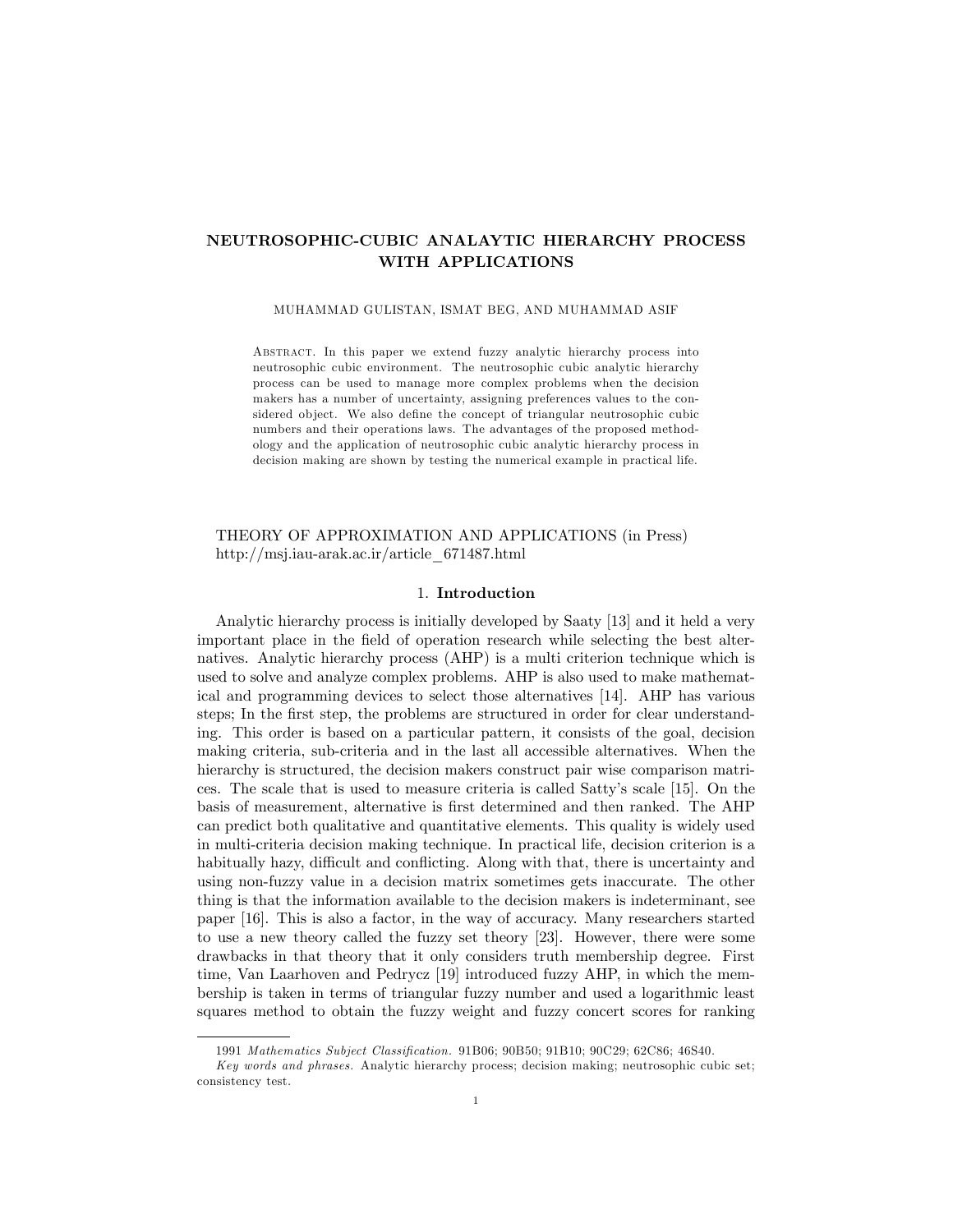the alternatives. Through this, they were able to control the indeterminacy, inconsistency and inaccuracy. Then Buckley [2] extended the classical AHP with the trapezoidal fuzzy number and gets the fuzzy weight and fuzzy concert scores in the geometric mean method. After that, Chang [4] used row mean method to derived priority for similarity ratio in the perspective of triangular fuzzy numbers. The Chang method is comparatively easier than the other fuzzy AHP approach. Even though the computation of fuzzy AHP is tiresome it is appropriate to confine and represent the human assessment of haziness when the multifarious multi-criteria decision making is considerd. It has been practical as a depiction of the fuzzy AHP too many special areas, for instance public administration [8], airlines industry [12], manufacturing industry [6], textile industry [3], electronic industry [5], oil industry [7], entertainment industry [22], transportation industry [11] etc. Xu and Liao [20], provided the concept of intuitionistic fuzzy analytic hierarchy process, which is a new approach in AHP. Cubic set was developed by Jun in 2012 [9]. In 1999 Smarandache [17] deÖne the neutrosophic set (NS). In neutrosophic set (NS) Samarndache add indeterminacy-membership function, i.e NS is composed of truthmembership  $T(u)$ , indeterminacy-membership  $I(u)$  and falsity-membership  $F(u)$ , also see [18, 21]: Jun et al [10], projected the new concept of neutrosophic cubic set, which have three grade of membership true, false and indeterrminacy. Basset [1], takes the fuzzy analytic hierarchy process into the neutrosophic analytic hierarchy process. In continuation of these efforts in this work we develop an algorithm for neutrosophic-cubic analytic hierarchy process for solving complicated multi-criteria decision making problems.

The arrangement of remaining paper is as follows: Section 2: review of basic concepts and properties. Section 3: we present the triangular neutrosophic-cubic numbers and operation rules. Section 4: present the algorithm for neutrosophiccubic analytic hierarchy process. Section 5: as an application we use this in a practical example of the daily life problem. Section 6: we compare our method to other existing methods and Önally we write the conclusion of this paper in section 7.

## 2. Preliminaries

This section consists of two parts: Some notations with their descriptions and some previous definitions and results.

2.1. Notations. This section consists of some notations with their descriptions, as shown in Table 1.

| Notation                                               | Description                                    |
|--------------------------------------------------------|------------------------------------------------|
|                                                        | Ground set                                     |
| $\boldsymbol{x}$                                       | Element of ground set $(X)$                    |
| Υ                                                      | Fuzzy set                                      |
| $\widetilde{\Upsilon} = [\Upsilon^L, \Upsilon^U]$      | Interval valued fuzzy set                      |
| $T_{N_C}, I_{N_C}, F_{N_C}$                            | Components of neutrosophic set                 |
| $T_{N_C}, I_{N_C}, F_{N_C}$                            | Components of interval valued neutrosophic set |
| $T_{N_C}, I_{N_C}, F_{N_C}, T_{N_C}, I_{N_C}, F_{N_C}$ | Components of neutrosophic cubic set           |

Table [1]. Some notations with their descriptions.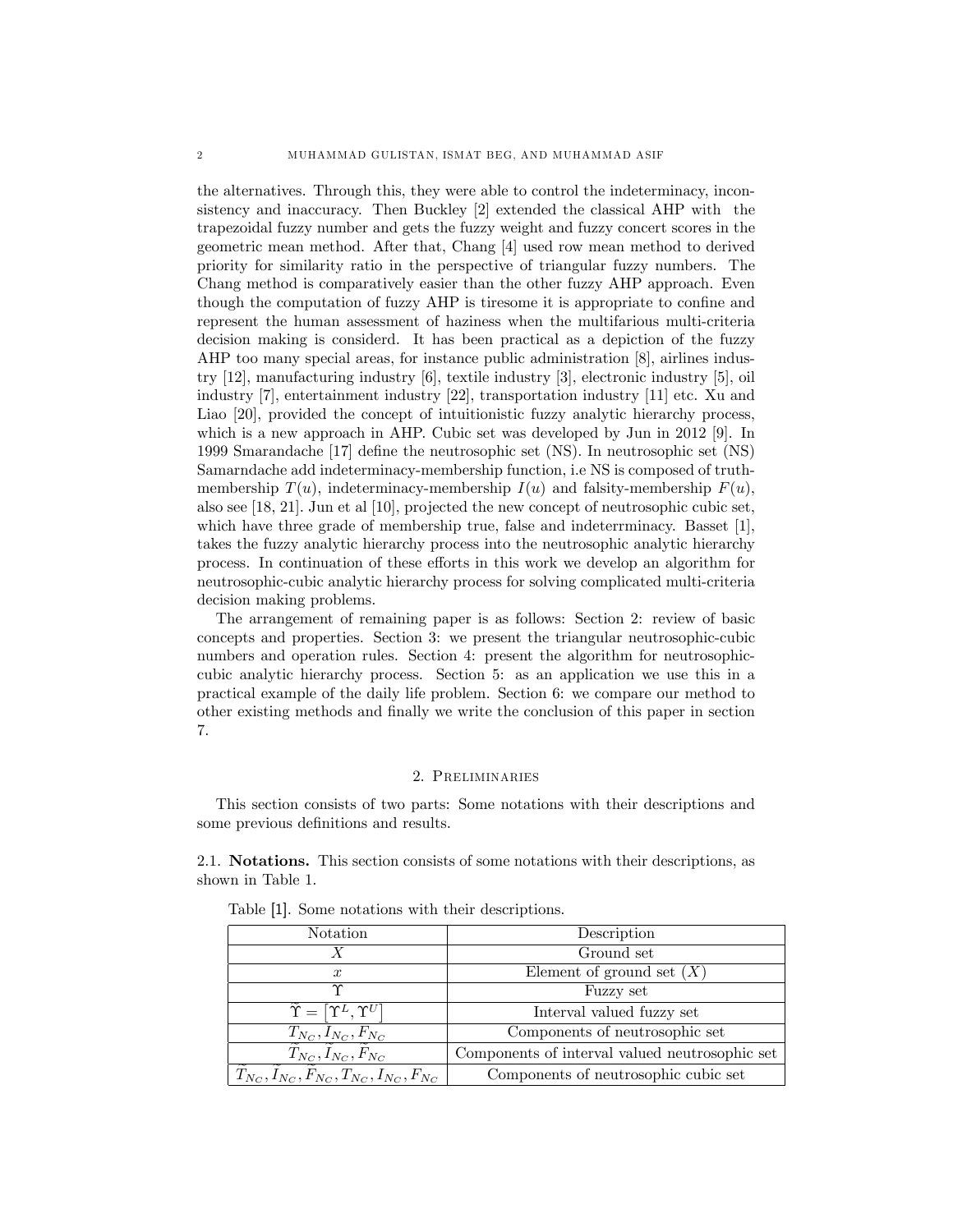2.2. Pre-defined Definitions. In this section, we add some important definitions of the cubic sets which are subsequently used to prove our results.

**Definition 1.** [23] A mapping  $\Upsilon : X \to [0,1]$  is called a fuzzy set, and  $\Upsilon(x)$  is a membership function and denoted by  $\Upsilon$ .

**Definition 2.** [9] A structure  $C = \{ (x, \widetilde{\Upsilon}(x), \Upsilon(x) \mid x \in X) \}$  is a cubic set in X in which  $\widetilde{\Upsilon}(x)$  is IVF in X, and  $\Upsilon(x)$  is fuzzy set in X. this is simply denotd by  $C = \left(\widetilde{\Upsilon}, \Upsilon\right)$ .  $C^X$  denotes the collection of cubic sets in X.

**Definition 3.** [17] A neutrosophic set is a structure

 $N = \{(x; T_N(x), I_N(x), F_N(x) \mid x \in X)\}\$ 

in X. Here  $(T_N(x), I_N(x), F_N(x) \in [0,1])$  are called truth, indeterminacy and falsity functions, respectively. Simply denoted by  $N = (T_N, I_N, F_N)$ .

**Definition 4.** [21] An interval neutrosophic set is a structure

$$
N = \left\{ \left( x; \widetilde{T}_{N_C} \left( x \right), \widetilde{I}_{N_C} \left( x \right), \widetilde{F}_{N_C} \left( x \right) \mid x \in X \right) \right\}
$$

where  $(x; \widetilde{T}_{N_C}(x), \widetilde{I}_{N_C}(x), \widetilde{F}_{N_C}(x), x \in D[0,1])$  is called truth, indeterminacy and  $\textit{falsity function in $X$, respectively.}$  This can be simply denoted by  $N = \left(\widetilde{T}_{N_C}, \widetilde{I}_{N_C}, \widetilde{F}_{N_C}\right).$ 

**Definition 5.** [10] A structure

$$
N_C = \left\{ \left( x; \widetilde{T}_{N_C}\left(x\right), \widetilde{I}_{N_C}\left(x\right), \widetilde{F}_{N_C}\left(x\right), T_{N_C}\left(x\right), I_{N_C}\left(x\right), F_{N_C}\left(x\right) \mid x \in X \right) \right\}
$$

is neutrosophic cubic set in X. Here

$$
\left(\widetilde{T}_{N_C} = [T_{N_C}^L, T_{N_C}^U], \widetilde{I}_{N_C} = [I_{N_C}^L, I_{N_C}^U], \widetilde{F}_{N_C}[F_{N_C}^L, F_{N_C}^U]\right)
$$

is an interval neutrosophic set and  $(T_{N_C}, I_{N_C}, F_{N_C})$  is a neutrosophic set in X. Simply denoted by

$$
N_C = \left( \widetilde{T}_{N_C}, \widetilde{I}_{N_C}, \widetilde{F}_{N_C}, T_{N_C}, I_{N_C}, F_{N_C} \right),
$$
  
\n
$$
[0, 0] \leq \widetilde{T}_{N_C} + \widetilde{I}_{N_C} + \widetilde{F}_{N_C} \leq [3, 3],
$$
  
\n
$$
0 \leq T_{N_C} + I_{N_C} + F_{N_C} \leq 1.
$$

 $N_C^X$  denotes the collection of neutrosophic-cubic sets in X.

### 3. Triangular Neutrosophic-Cubic Numbers

In this section we define the concept of neutrosophic-cubic numbers which is then used in next section.

Definition 6. A neutrosophic-cubic number

$$
\begin{array}{rcl}\nN_C & = & \tilde{a} = \langle (a_1, a_2, a_3); \\
\tilde{T}_{N_C} & = & [\alpha_{\tilde{a}}^L, \alpha_{\tilde{a}}^U], \\
T_{N_C} = & [\alpha_{\tilde{a}}^L, \alpha_{\tilde{a}}^U], \\
T_{N_C} = & \alpha_{\tilde{a}}, \\
\tilde{T}_{N_C} = [\theta_{\tilde{a}}^L, \theta_{\tilde{a}}^U], \\
I_{N_C} = \theta_{\tilde{a}}, \\
\tilde{F}_{N_C} = [\beta_{\tilde{a}}^L, \beta_{\tilde{a}}^U], \\
F_{N_C} = \beta_{\tilde{a}}\rangle,\n\end{array}
$$

such that  $\langle T_{N_C}, I_{N_C}, F_{N_C} \rangle = R \rightarrow D[0, 1]$  and  $\langle T_{N_C}, I_{N_C}, F_{N_C} \rangle = R \rightarrow [0, 1]$  is 1. a neutrosophic-cubic subset of the real lines,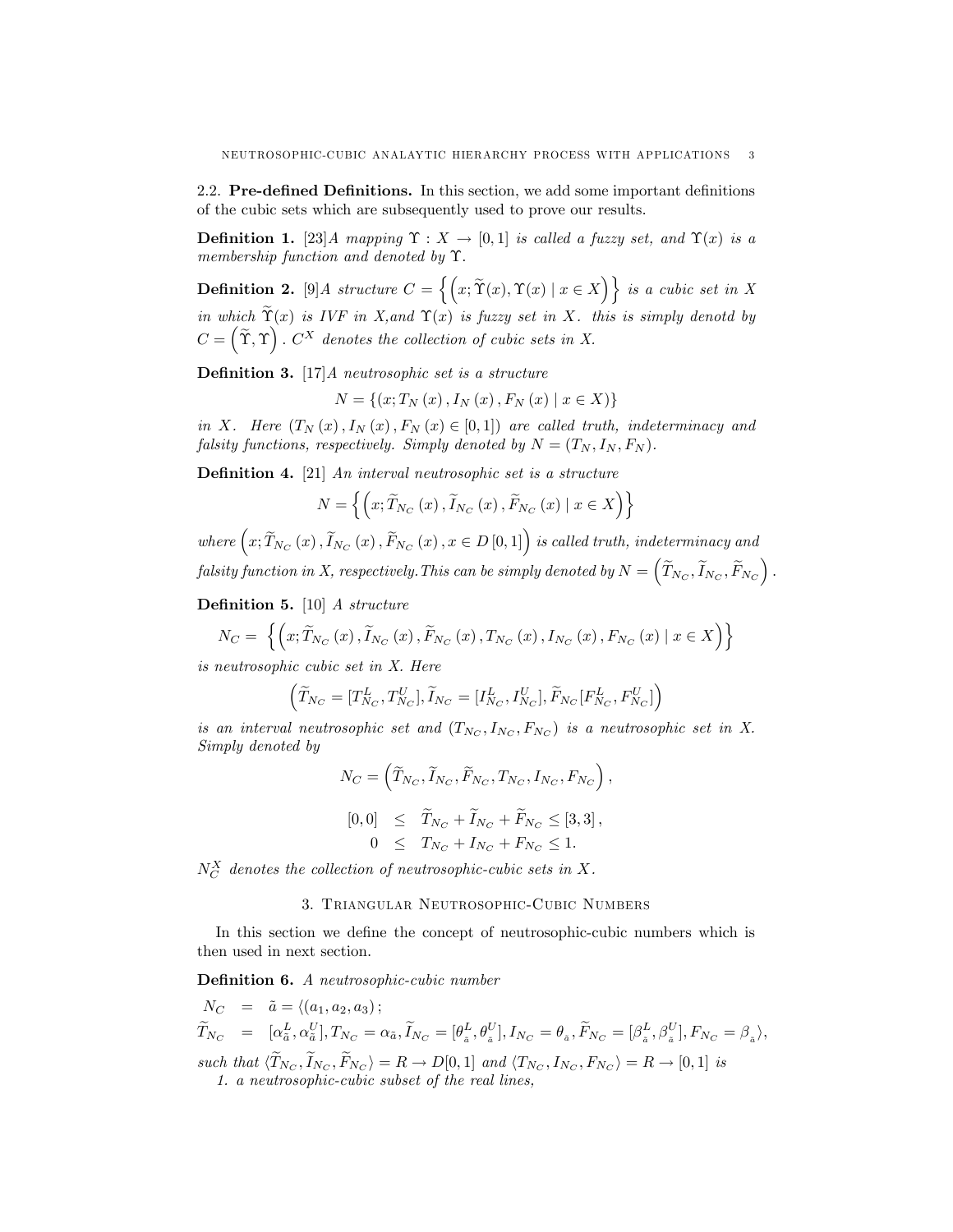2. Normal  $\exists x_0 \in R$  such that  $\langle \widetilde{T}_{N_C} \rangle = [1,1], \langle \widetilde{I}_{N_C}, \widetilde{F}_{N_C} \rangle = [0,0]$  and  $\langle T_{N_C} \rangle = 1, \langle I_{N_C}, F_{N_C} \rangle = [0, 0].$ 3. Convex for the truth membership: i.e

$$
\begin{array}{rcl}\widetilde{T}_{N_C}(tx+(1-t)y)&\succeq&\min\{\widetilde{T}_{N_C}(x),\widetilde{T}_{N_C}(y)\},\\ T_{N_C}(tx+(1-t)y)&\geq&\min\{T_{N_C}(x),T_{N_C}(y)\},\end{array}
$$

 $\mathcal{4}.$  concave for the falsity and indeterminacy membership : i.e

$$
\widetilde{I}_{N_C}(tx + (1-t)y) \preccurlyeq \max{\widetilde{I}_{N_C}(x), \widetilde{I}_{N_C}(y)},
$$
\n
$$
\begin{array}{rcl}\nI_{N_C}(tx + (1-t)y) & \leq & \max{\{I_{N_C}(x), I_{N_C}(y)\}}, \\
\widetilde{F}_{N_C}(tx + (1-t)y) & \leq & \max{\{\widetilde{F}_{N_C}(x), \widetilde{F}_{N_C}(y)\}}, \\
F_{N_C}(tx + (1-t)y) & \leq & \max{\{F_{N_C}(x), F_{N_C}(y)\}}.\n\end{array}
$$

 $\forall t \in [0,1]$   $x, y \in R$ , whose truth memberships functions are:

(3.1) 
$$
\widetilde{T}_{\tilde{a}}(x) = \begin{cases}\n\frac{x-d}{e-d} [T_{\tilde{a}}^{L}, T_{\tilde{a}}^{U}] & d \leq x < e \\
\frac{f-x}{f-e} [T_{\tilde{a}}^{L}, T_{\tilde{a}}^{U}] & e < x \leq f \\
0 & otherwise\n\end{cases}
$$

(3.2) 
$$
T_{\tilde{a}}(x) = \begin{cases} \frac{x-d}{e-a}T_{\tilde{a}} & d \leq x < e\\ \frac{f-x}{f-e}T_{\tilde{a}} & e < x \leq f\\ 0 & otherwise \end{cases}
$$

indertermincy memberships functions:

(3.3) 
$$
\widetilde{I}_{\tilde{a}}(x) = \begin{cases} \frac{(e-x)+(x-d)}{e-d} [I_{\tilde{a}}^{L}, I_{\tilde{a}}^{U}] & d \leq x < e \\ \frac{(x-e)+(f-x)}{f-e} [I_{\tilde{a}}^{L}, I_{\tilde{a}}^{U}] & e < x \leq f \\ 1 & otherwise \end{cases}
$$

(3.4) 
$$
I_{\tilde{a}}(x) = \begin{cases} \frac{(e-x)+(x-d)}{e-d}I_{\tilde{a}} & d \leq x < e\\ \frac{(x-e)+(f-x)}{f-e}I_{\tilde{a}} & e < x \leq f\\ 1 & otherwise \end{cases}
$$

falsity memberships functions:

(3.5) 
$$
\widetilde{F}_a(x) = \begin{cases}\n\frac{e-x}{e-d} [F_a^L, F_a^U] & d \leq x < e \\
\frac{x-e}{f-e} [F_a^L, F_a^U] & e < x \leq f \\
1 & otherwise\n\end{cases}
$$

(3.6) 
$$
F_{\tilde{a}}(x) = \begin{cases} \frac{e-x}{e-\tilde{d}}F_{\tilde{a}} & d \leq x < e\\ \frac{x-e}{f-e}F_{\tilde{a}} & e < x \leq f\\ 1 & otherwise \end{cases}
$$

Definition 7. Let

$$
\widetilde{a} = \langle (a_1, a_2, a_3), [T_{\tilde{a}}^L, T_{\tilde{a}}^U], T_{\tilde{a}}, [I_{\tilde{a}}^L, I_{\tilde{a}}^U], I_{\tilde{a}}^L, [F_{\tilde{a}}^L, F_{\tilde{a}}^U], F_{\tilde{a}}^U \rangle,
$$

and

$$
\widetilde{b} = \langle (b_1, b_2, b_3), [T_{\widetilde{b}}^L, T_{\widetilde{b}}^U], T_{\widetilde{b}}, [I_{\widetilde{b}}^L, I_{\widetilde{b}}^U], I_{\widetilde{b}}^L, [F_{\widetilde{b}}^L, F_{\widetilde{b}}^U], F_{\widetilde{b}}^U \rangle,
$$

be two triangular neutrosophic cubic numbers and  $\gamma \neq 0$  be any real number. Then: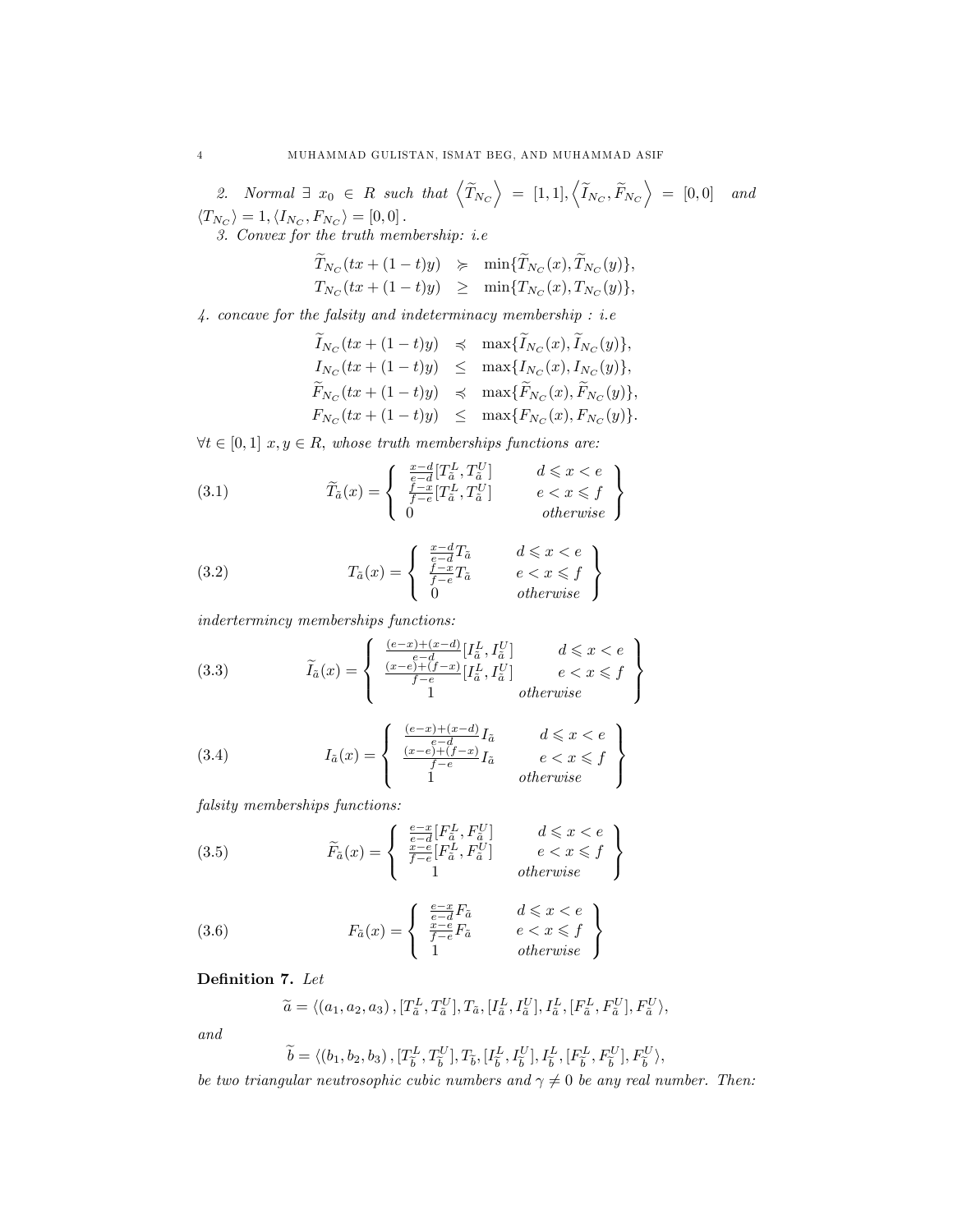$\mathbf{A}$  $\overline{\phantom{a}}$ 

 $\int$ 

 $\mathbf{A}$ 

>>>>>>>>>>>>>>>>>>>>>>>>>>>>>>>>>=

>>>>>>>>>>>>>>>>>>>>>>>>>>>>>>>>>;

1. Addition of two TNCNs are

(3.7) 
$$
\tilde{a} + \tilde{b} = \begin{cases} \langle (a_1 + b_1, a_2 + b_2, a_3 + b_3), \\ \left[ \min(T_{\tilde{a}}^L, T_{\tilde{b}}^L), \min(T_{\tilde{a}}^L, T_{\tilde{b}}^U) \right], \min(T_{\tilde{a}}, T_{\tilde{b}}), \\ \left[ \max(T_{\tilde{a}}^L, I_{\tilde{b}}^L), \max(T_{\tilde{a}}^U, I_{\tilde{b}}^U) \right], \max(T_{\tilde{a}}, I_{\tilde{b}}), \\ \left[ \max(F_{\tilde{a}}^L, F_{\tilde{b}}^L), \max(F_{\tilde{a}}^U, I_{\tilde{b}}^U) \right], \max(F_{\tilde{a}}, F_{\tilde{b}}) \rangle \end{cases}
$$

2. Subtraction of two TNCNs are

(3.8) 
$$
\tilde{a} - \tilde{b} = \left\{ \begin{array}{c} \langle (a_1 - b_3, a_2 - b_2, a_3 - b_1), \\ \left[ \min(T_{\tilde{a}}^L, T_{\tilde{b}}^L), \min(T_{\tilde{a}}^L, T_{\tilde{b}}^U) \right], \min(T_{\tilde{a}}, T_{\tilde{b}}), \\ \left[ \max(I_{\tilde{a}}^L, I_{\tilde{b}}^L), \max(I_{\tilde{a}}^U, I_{\tilde{b}}^U) \right], \max(I_{\tilde{a}}, I_{\tilde{b}}), \\ \left[ \max(F_{\tilde{a}}^L, F_{\tilde{b}}^L), \max(F_{\tilde{a}}^U, I_{\tilde{b}}^U) \right], \max(F_{\tilde{a}}, F_{\tilde{b}}) \rangle \end{array} \right\}
$$

3. Multiplication of a TNCNs by a scalar value are

(3.9) 
$$
\gamma \tilde{a} = \left\{ \begin{array}{c} \langle (\gamma a_1, \gamma a_2, \gamma a_3), [T^L_a, T^U_{\tilde{a}}], T_{\tilde{a}},\\ [I^L_{\tilde{a}}, I^U_{\tilde{a}}], I^L_{\tilde{a}}, [F^L_{\tilde{a}}, F^U_{\tilde{a}}], F^U_{\tilde{a}} \rangle \quad \text{if } (\gamma > 0)\\ \langle (\gamma a_3, \gamma a_2, \gamma a_1), [T^L_a, T^U_{\tilde{a}}], T_{\tilde{a}}, [I^L_{\tilde{a}}, I^U_{\tilde{a}}],\\ I^L_{\tilde{a}}, [F^L_{\tilde{a}}, F^U_{\tilde{a}}], F^U_{\tilde{a}} \rangle \quad \text{if } (\gamma < 0) \end{array} \right\}
$$

4. Inverse of a TNCNs are

(3.10) 
$$
\tilde{a}^{-1} = \left\{ \begin{array}{c} \langle \left( \frac{1}{a_3}, \frac{1}{a_2}, \frac{1}{a_1} \right), [T_{\tilde{a}}^L, T_{\tilde{a}}^U], T_{\tilde{a}}, \\ [I_{\tilde{a}}^L, I_{\tilde{a}}^U], I_{\tilde{a}}^L, [F_{\tilde{a}}^L, F_{\tilde{a}}^U], F_{\tilde{a}}^U \rangle \ \text{where} \ (\tilde{a} \neq 0) \rangle \end{array} \right\}
$$

5. Multiplication of two TNCNs are

$$
(3.11)
$$
\n
$$
\tilde{ab} = \begin{cases}\n\begin{bmatrix}\n(a_1b_1, a_2b_2, a_3b_3) \\
\begin{bmatrix}\n\min(T_{\tilde{a}}^L, T_{\tilde{b}}^L), \min(T_{\tilde{a}}^U, T_{\tilde{b}}^U)\n\end{bmatrix}\n\min(T_{\tilde{a}}, T_{\tilde{b}}), \\
\begin{bmatrix}\n\max(I_{\tilde{a}}^L, I_{\tilde{b}}^L), \max(I_{\tilde{a}}^U, I_{\tilde{b}}^U)\n\end{bmatrix}\n\max(I_{\tilde{a}}, I_{\tilde{b}}), \\
\begin{bmatrix}\n\max(F_{\tilde{a}}^L, F_{\tilde{b}}^L), \max(F_{\tilde{a}}^U, I_{\tilde{b}}^U)\n\end{bmatrix}\n\max(F_{\tilde{a}}, F_{\tilde{b}})\n\end{bmatrix}, \\
(3.11)
$$
\n
$$
\tilde{ab} = \begin{cases}\n\begin{bmatrix}\n\min(T_{\tilde{a}}^L, T_{\tilde{b}}^L), \min(T_{\tilde{a}}^U, T_{\tilde{b}}^U)\n\end{bmatrix}\n\min(T_{\tilde{a}}, T_{\tilde{b}}), \\
\begin{bmatrix}\n\max(I_{\tilde{a}}^L, I_{\tilde{b}}^L), \max(I_{\tilde{a}}^U, I_{\tilde{b}}^U)\n\end{bmatrix}\n\max(I_{\tilde{a}}, I_{\tilde{b}}), \\
\begin{bmatrix}\n\max(F_{\tilde{a}}^L, F_{\tilde{b}}^L), \max(F_{\tilde{a}}^U, I_{\tilde{b}}^U)\n\end{bmatrix}\n\max(F_{\tilde{a}}, F_{\tilde{b}})\n\end{bmatrix}, \\
\begin{bmatrix}\n\min(T_{\tilde{a}}^L, T_{\tilde{b}}^L), \min(T_{\tilde{a}}^U, T_{\tilde{b}}^U)\n\end{bmatrix}\n\min(T_{\tilde{a}}, T_{\tilde{b}}), \\
\begin{bmatrix}\n\min(T_{\tilde{a}}^L, T_{\tilde{b}}^L), \max(I_{\tilde{a}}^U, I_{\tilde{b}}^U)\n\end{bmatrix}\n\max(I_{\tilde{a}}, I_{\tilde{b}}),
$$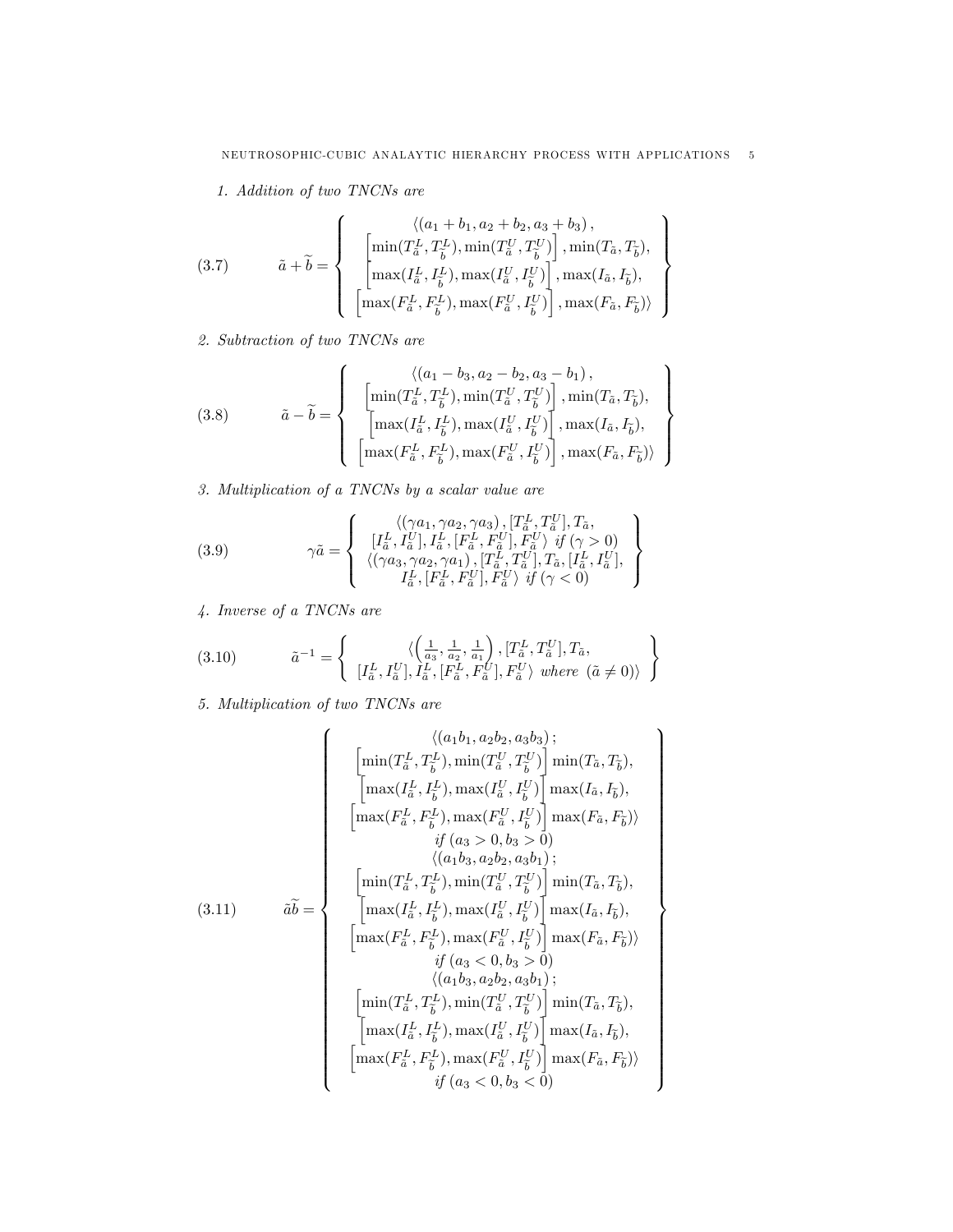$\mathbf{A}$ 

>>>>>>>>>>>>>>>>>>>>>>>>>>>>>>>>>>>>=

>>>>>>>>>>>>>>>>>>>>>>>>>>>>>>>>>>>>;

6. Division of two TNCNs are

(3.12)  
\n
$$
\begin{aligned}\n &\left[\min(T_{\tilde{a}}^{L}, T_{\tilde{b}}^{L}), \min(T_{\tilde{a}}^{U}, T_{\tilde{b}}^{U})\right] \min(T_{\tilde{a}}, T_{\tilde{b}}), \\
 &\left[\max(T_{\tilde{a}}^{L}, I_{\tilde{b}}^{L}), \max(T_{\tilde{a}}^{U}, I_{\tilde{b}}^{U})\right] \max(T_{\tilde{a}}, I_{\tilde{b}}), \\
 &\left[\max(F_{\tilde{a}}^{L}, F_{\tilde{b}}^{L}), \max(F_{\tilde{a}}^{U}, I_{\tilde{b}}^{U})\right] \max(T_{\tilde{a}}, I_{\tilde{b}}), \\
 &\left[\max(F_{\tilde{a}}^{L}, F_{\tilde{b}}^{L}), \max(F_{\tilde{a}}^{L}, I_{\tilde{b}}^{U})\right] \max(F_{\tilde{a}}, F_{\tilde{b}})\right. \\
 &\left.\left[\min(T_{\tilde{a}}^{L}, T_{\tilde{b}}^{L}), \min(T_{\tilde{a}}^{U}, T_{\tilde{b}}^{U})\right] \min(T_{\tilde{a}}, T_{\tilde{b}}), \\
 &\left[\max(T_{\tilde{a}}^{L}, I_{\tilde{b}}^{L}), \max(T_{\tilde{a}}^{U}, I_{\tilde{b}}^{U})\right] \max(T_{\tilde{a}}, T_{\tilde{b}}), \\
 &\left[\max(F_{\tilde{a}}^{L}, F_{\tilde{b}}^{L}), \max(F_{\tilde{a}}^{U}, I_{\tilde{b}}^{U})\right] \max(F_{\tilde{a}}, F_{\tilde{b}})\right. \\
 &\left.\left[\min(T_{\tilde{a}}^{L}, T_{\tilde{b}}^{L}), \min(T_{\tilde{a}}^{U}, T_{\tilde{b}}^{U})\right] \min(T_{\tilde{a}}, T_{\tilde{b}}), \\
 &\left[\min(T_{\tilde{a}}^{L}, T_{\tilde{b}}^{L}), \min(T_{\tilde{a}}^{U}, T_{\tilde{b}}^{U})\right] \min(T_{\tilde{a}}, T_{\tilde{b}}), \\
 &\left[\max(T_{\tilde{a}}^{L}, I_{\tilde{b}}^{L}), \max(T_{\tilde{a}}^{U}, I_{\tilde{b}}^{U})\right] \max(T_{\tilde
$$

7. Division of a TNCNs by a scalar value are (3.13)

$$
\frac{\tilde{a}}{\gamma} = \left\{ \begin{array}{c} \left(\frac{a_1}{\gamma}, \frac{a_2}{\gamma}, \frac{a_3}{\gamma}\right), \left[T_{\tilde{a}}^L, T_{\tilde{a}}^U\right], T_{\tilde{a}}, \left[I_{\tilde{a}}^L, I_{\tilde{a}}^U\right], I_{\tilde{a}}^L, \left[F_{\tilde{a}}^L, F_{\tilde{a}}^U\right], F_{\tilde{a}}^U \right\} & \text{if } (\gamma > 0) \\ \left(\frac{a_3}{\gamma}, \frac{a_2}{\gamma}, \frac{a_1}{\gamma}\right), \left[T_{\tilde{a}}^L, T_{\tilde{a}}^U\right], T_{\tilde{a}}, \left[I_{\tilde{a}}^L, I_{\tilde{a}}^U\right], I_{\tilde{a}}^L, \left[F_{\tilde{a}}^L, F_{\tilde{a}}^U\right], F_{\tilde{a}}^U \right\} & \text{if } (\gamma < 0) \end{array} \right\}
$$

## 4. Neutrosophic Cubic Analytic Hierarchy Process

In this section, we introduced the AHP in the neutrosophic cubic environment. The Analytic Hierarchy Process includes three stages:

- (1) Decomposition,
- (2) Pair-wise comparsion,
- (3) Synthesis of priorties.

Next a stepwise procedure is described for the model.

Step (1) Construct the structure of hierarchy of the problem, which has three levels (i) The first level is goal which organization wants to attained. (ii). The second level that consists of the criteria and sub criteria. (iii) The third level is how the different alternatives are evaluated. The general hierarchy is presented in figure1. The next step is applied for the weighting criteria, sub-criteria and alternatives, according to expert's opinions

Step (2) First analyzing the intricate multi- criteria decision making problem into a hierarchical structure then use neutrosophic-cubic pair-wise comparison matrix. The vagueness of decision makers is represented by triangular neutrosophic -cubic number (TNCNs) and then construct neutrosophic- cubic pair-wise comparison matrix of criteria, sub-criteria and alternatives structured through the linguistic terms which are shown in Table 2.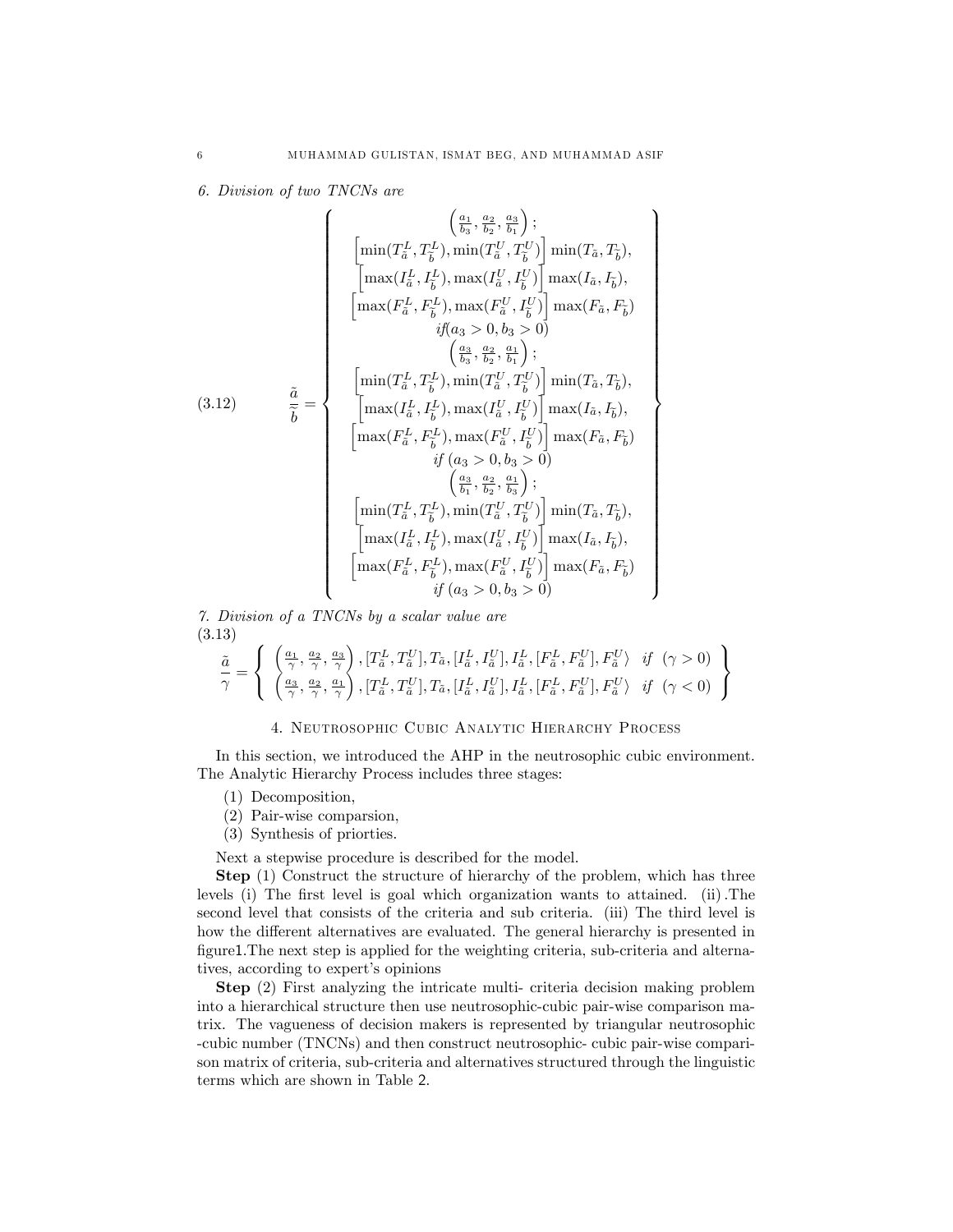| Table [2].     | Linguistic terms and the identical     |                                      |
|----------------|----------------------------------------|--------------------------------------|
|                | triangular neutrosophic-cubic numbers. |                                      |
| Saaty Scale    | Explanation                            | Neutrosophic-Cubic                   |
|                |                                        | Triangular Scale                     |
|                |                                        | $\tilde{1} = \langle (1,1,1);$       |
| $\mathbf{1}$   | Equally influential                    | [0.50, 0.50], 0.50,                  |
|                |                                        | [0.50, 0.50], 0.50,                  |
|                |                                        | $[0.50, 0.50], 0.50\rangle$          |
|                |                                        | $\widetilde{3} = \langle (2,3,4);$   |
| 3              | Slighty influential                    | [0.25, 0.35], 0.30,                  |
|                |                                        | [0.55, 0.65], 0.60,                  |
|                |                                        | [0.65, 0.75], 0.70                   |
|                |                                        | $\widetilde{5} = \langle (4,5,6);$   |
| 5              | Strongly influential                   | [0.65, 0.75], 0.70,                  |
|                |                                        | [0.15, 0.25], 0.20,                  |
|                |                                        | [0.25, 0.35], 0.30                   |
|                |                                        | $\widetilde{7} = \langle (6, 7, 8);$ |
| $\!\!7$        | Very Strongly influential              | [0.85, 0.95], 0.90,                  |
|                |                                        | [0.20, 0.20], 0.20,                  |
|                |                                        | $[0.20, 0.20], 0.20\rangle$          |
|                | Absolutely influential                 | $\widetilde{9} = \langle (9,9,9);$   |
| 9              |                                        | [1.00, 1.00], 1.00,                  |
|                |                                        | [0.05, 0.05], 0.05,                  |
|                |                                        | $[0.10, 0.10], 0.10\rangle$          |
|                |                                        | $\widetilde{2} = \langle (1, 2, 3);$ |
| $\overline{2}$ |                                        | [0.50, 0.50], 0.50,                  |
|                |                                        | [0.50, 0.50], 0.50,                  |
|                |                                        | $[0.50, 0.50], 0.50\rangle$          |
|                |                                        | $\widetilde{4} = \langle (3,4,5);$   |
| $\overline{4}$ | intermediate values                    | [0.50, 0.50], 0.50,                  |
|                |                                        | [0.50, 0.50], 0.50,                  |
|                |                                        | $[0.50, 0.50], 0.50\rangle$          |
|                |                                        | $\widetilde{6} = \langle (6,7,8);$   |
| 6              |                                        | [0.50, 0.50], 0.50,                  |
|                |                                        | [0.50, 0.50], 0.50,                  |
|                |                                        | $[0.50, 0.50], 0.50\rangle$          |
|                |                                        | $\widetilde{8} = \langle (7,8,9);$   |
| 8              |                                        | [0.50, 0.50], 0.50,                  |
|                |                                        | [0.50, 0.50], 0.50,                  |
|                |                                        | $[0.50, 0.50], 0.50\rangle$          |

The neutrosophic cubic scale is obtained on the basis of expert's opinion. The neutrosophic cubic pair-wise comparison matrix are as follows of criteria, sub-criteria and alternatives: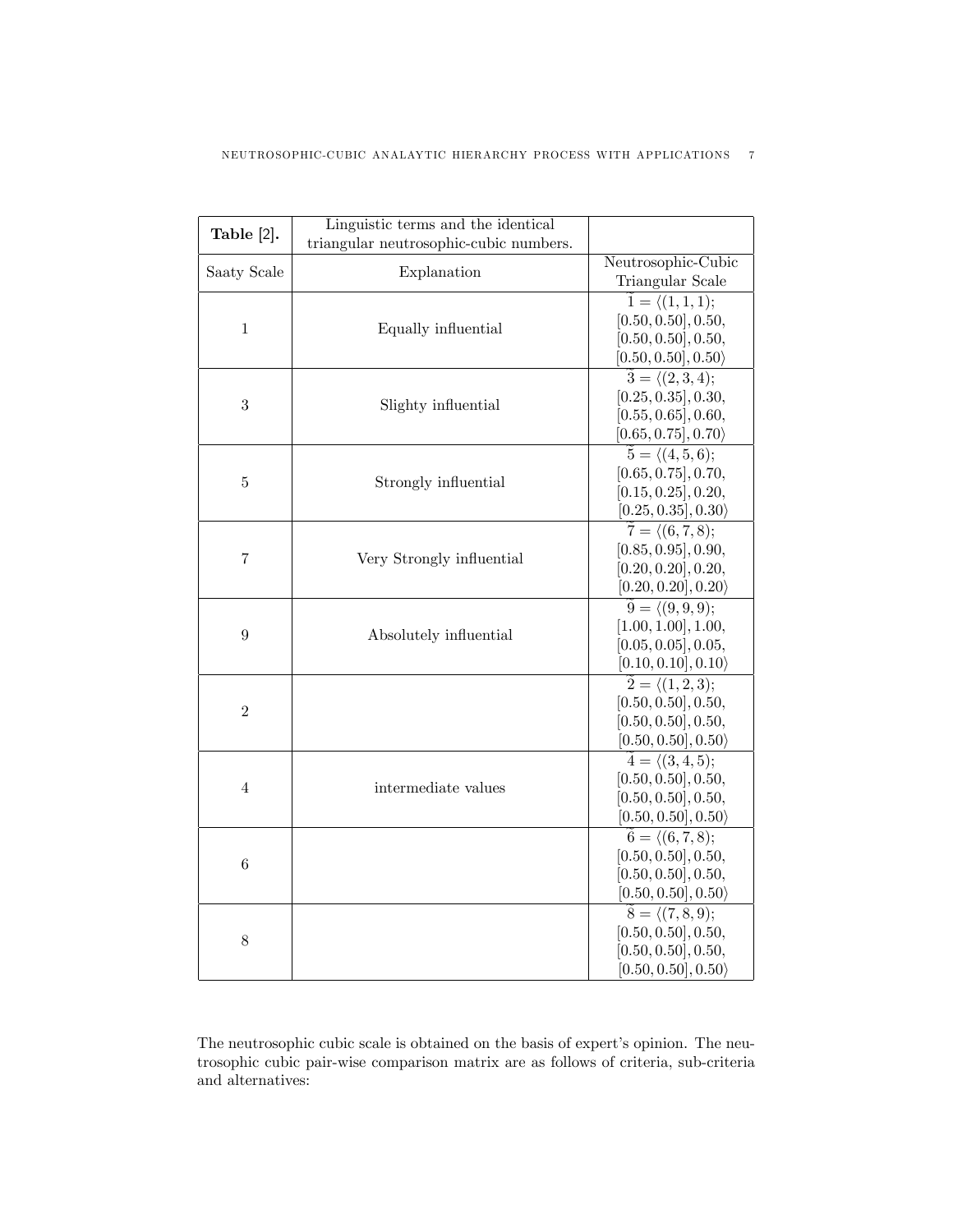(4.1) 
$$
\tilde{A} = \begin{bmatrix} \tilde{1} & \tilde{a}_{12} & \cdots & \tilde{a}_{1n} \\ \tilde{a}_{21} & \cdots & \cdots & \cdots \\ \vdots & \vdots & \ddots & \vdots \\ \tilde{a}_{n1} & \tilde{a}_{n2} & \cdots & \tilde{1} \end{bmatrix}
$$

where  $\tilde{a}_{ji} = \tilde{a}_{ij}^{-1}$  is the triangular neutrosophic cubic number which is used to measures the imprecision in decision.

Step (3) For calculating overall preferences of each alternative and to conclude final ranking, we should first determine weights of each standard from the corresponding pair-wise comparison matrix, by transforming it to a deterministic matrix using the following equation.

Let

$$
\widetilde{a}_{ij} = \langle (a_1, a_2, a_3), [T_a^L, T_a^U], T_{\tilde{a}}, [I_a^L, I_a^U], I_{\tilde{a}}, [F_a^L, F_{\tilde{a}}^U], F_{\tilde{a}} \rangle
$$

be a triangular neutrosophic-cubic number; then

$$
(4.2)
$$

$$
S(\tilde{a}_{ij}) = \frac{1}{21} [a_1 + a_2 + a_3] \left( \begin{array}{c} \left[3 + T_{\tilde{a}}^L + I_{\tilde{a}}^L + F_{\tilde{a}}^L \right] \\ + \left[3 + T_{\tilde{a}}^U + I_{\tilde{a}}^U + F_{\tilde{a}}^U \right] + \left[3 + T_{\tilde{a}} + I_{\tilde{a}} + F_{\tilde{a}} \right] \end{array} \right)
$$

and

$$
(4.3)
$$

$$
A(\widetilde{a}_{ij}) = \frac{1}{21} [a_1 + a_2 + a_3] \left( \begin{array}{c} \left[3 + T_{\tilde{a}}^L + I_{\tilde{a}}^L + F_{\tilde{a}}^L \right] \\ + \left[3 + T_{\tilde{a}}^U + I_{\tilde{a}}^U + F_{\tilde{a}}^U \right] - \left[3 + T_{\tilde{a}} + I_{\tilde{a}} + F_{\tilde{a}} \right] \end{array} \right)
$$

are the score function and accuracy function.

To acquire the score and accuracy function of  $\tilde{a}_{ji}$ , we use the following equation

(4.4) 
$$
S(\tilde{a}_{ji}) = \frac{1}{S(\tilde{a}_{ij})}
$$

(4.5) 
$$
A(\widetilde{a}_{ji}) = \frac{1}{A(\widetilde{a}_{ij})}
$$

With compensation by score value of each triangular neutrosophic-cubic number in the neutrosophic-cubic pair-wise comparison matrix, we get the following deterministic matrix;

(4.6) 
$$
A = \begin{bmatrix} 1 & a_{12} & \cdots & a_{1n} \\ a_{21} & \cdots & \cdots & \cdots \\ \vdots & \vdots & \ddots & \vdots \\ a_{n1} & a_{n2} & \cdots & 1 \end{bmatrix}
$$

Now we can easily find ranking of priorities namely eigen vector X, from the above matrix.

(1) Normalize the column entries by dividing each entry by the sum of the column.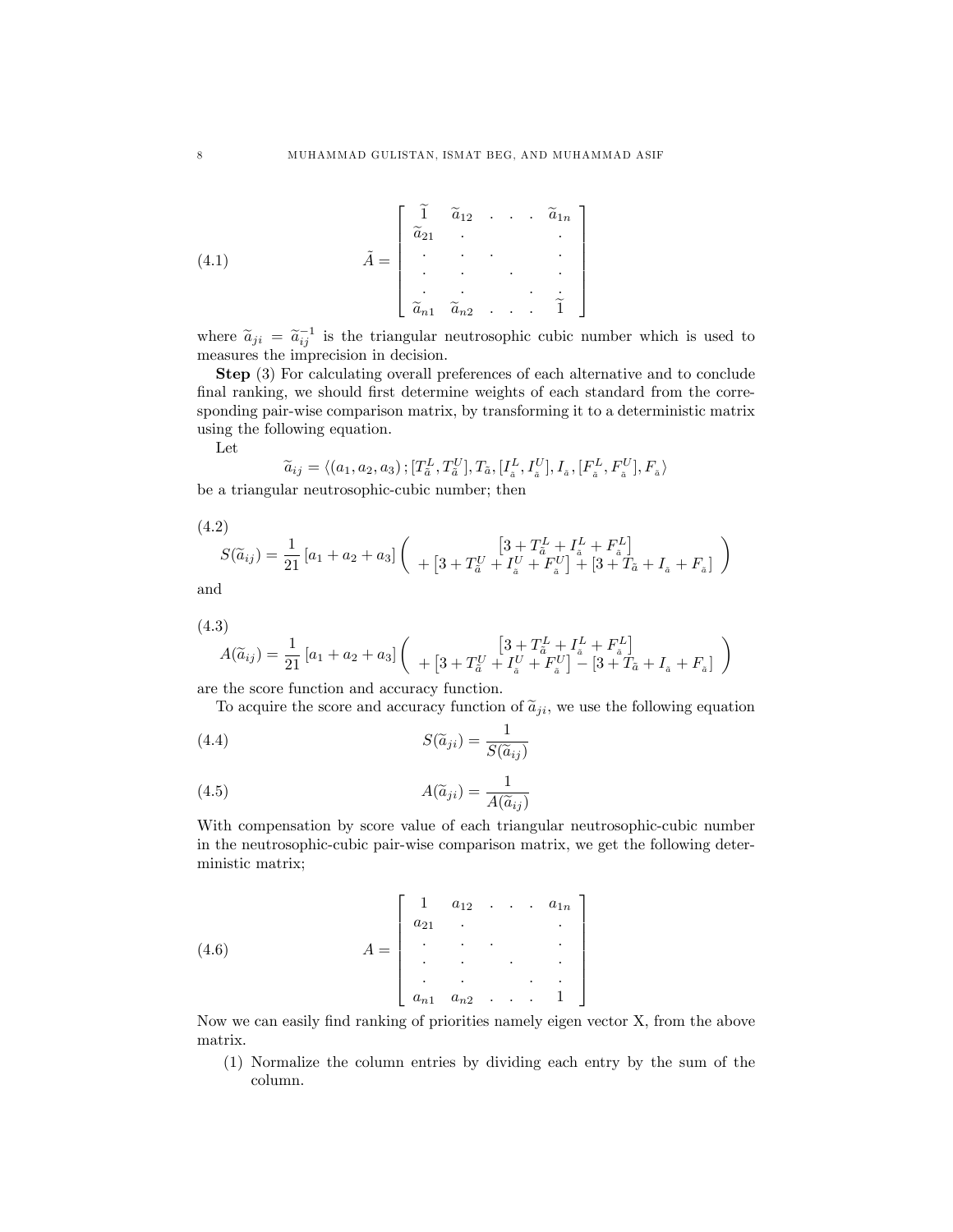(2) Take the total of the row averages.

Step (4) To measure inconsistency; within the decision in each pair-wise comparison matrix the complete hierarch, AHP methodology gives a consistency index .Check if any inconsistency in a neutrosophic-cubic comparison matrix. AHP uses consistency index and consistency ratio, If consistency ratio is greater than 10%, then judgment are unreliable because they are so closely uncertainty and the procedure is not correct and must be repeated.

To compute CI and CR do the following steps:

1. Multiply each value in the Örst column of the pair-wise comparison matrix by the priority of the first item; we will keep the process same for all the columns of the pair-wise comparison matrix. Sum the values across the rows to get a vector of values (weighted sum).

2. Get the elements of the weighted sum vector by the corresponding priority for each criterion.

3. Calculate the average of the values found in step 2; this average is denoted by  $\lambda$  max.

4. Calculate the consistency index (CI) as follows:

$$
(4.7) \t\t\t CI = \frac{\lambda \max - n}{n - 1}
$$

where n is the number of items which can be compared.

5. Calculate the consistency ratio, which is defined as:

$$
(4.8)\t\t\t CR = \frac{CI}{RI}
$$

where RI is the consistency index of a randomly generated comparison matrix.

Step (5) In the last step, calculate overall weight (priority) of each alternative. Final ranking of all the alternatives is calculated using equation [22].

(4.9) 
$$
T_{w_{Alt_i}} = \sum_{j=1}^{n} (w_j \otimes w_{ij})
$$

where  $(j = 1, \ldots, n)$ . From previous steps, we achieve the phases of neutrosophiccubic analytic hierarchy process, as shown in Figure 1.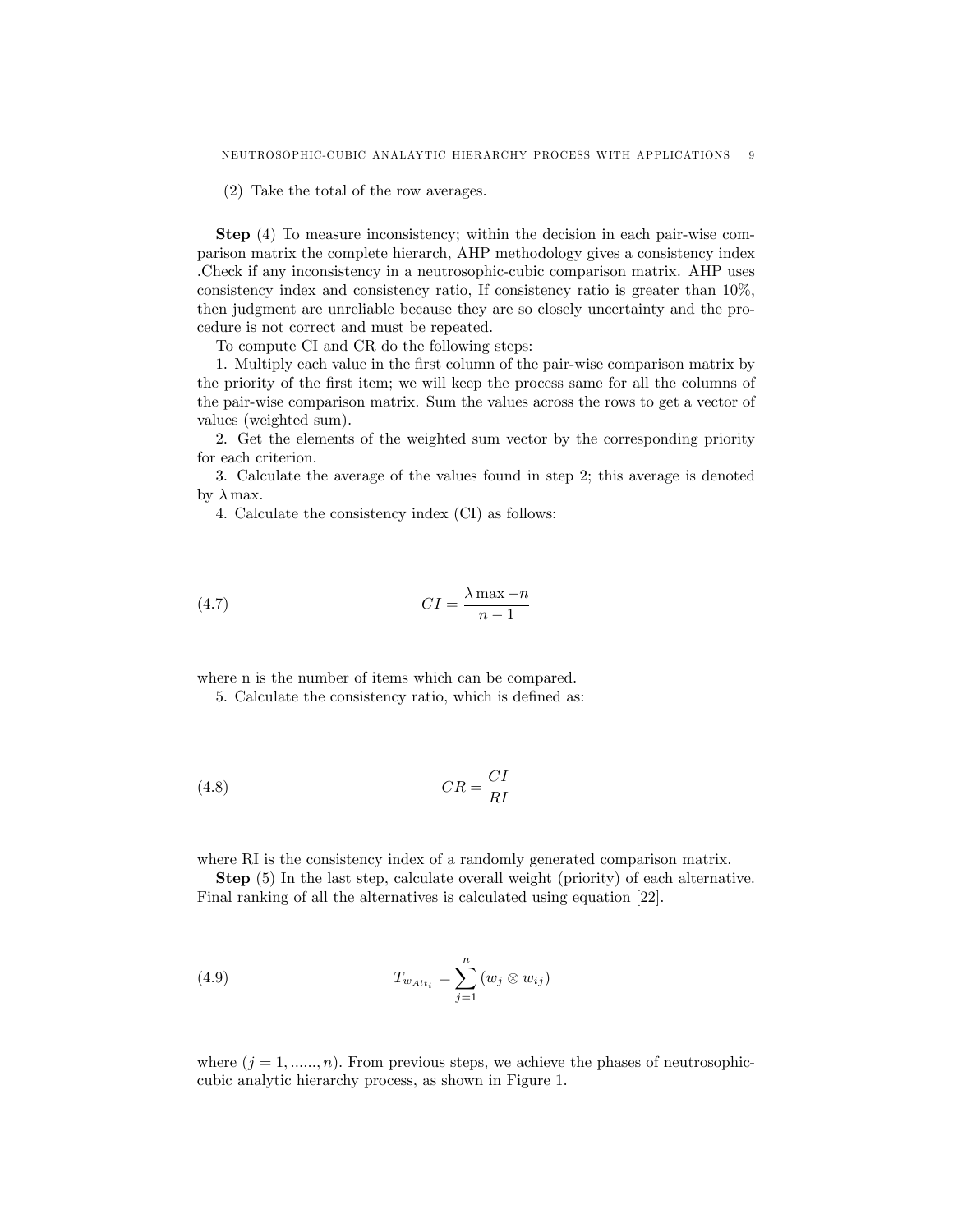

#### 5. Numerical Application

The model proposed in Section 5 is used to solve a real case study as follows. The goal is to select the best among the alternatives. There are three alternatives which are Faisal Movers, Niazi Express and Bala Gujjar travels. The best alternative is selected on the basis of different criteria, which are defines as:

- (1)  $C_1$ : Flexibility
- (2)  $C_2$ : Safety
- (3)  $C_3$ : Affordable
- (4)  $C_4$ : Punctuality
- (5)  $C_5$ : Enjoyable

Now decomposed in hierarchy structure can be shown as in figure 2. The hierarchy consists of four levels. The aim of objective is placed at Level 1, criteria are as Level 2, and the last, alternatives are as Level 3.Step 3 Structure the cubic pair-wise comparison matrix of a criteria, sub-criteria and alternative, through the linguistic terms are shown in table 1. The values in table 2 are concern to a experts opinions. The pair-wise comparison matrix of criteria is presented in Table [3].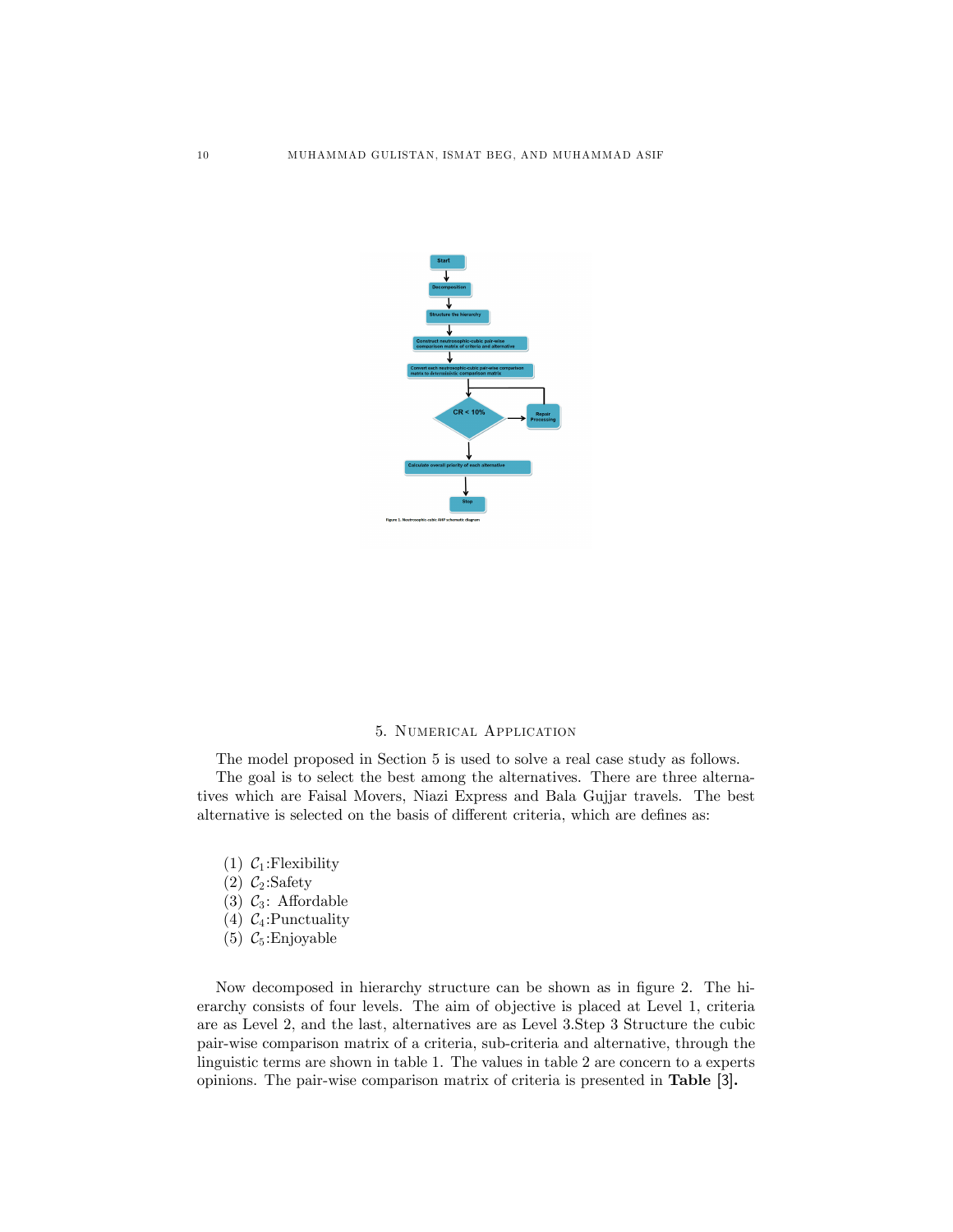

Figure 2. Structure of hierarchy problem

Table [3] The neutrosophic-cubic pair-wise comparison matrix of criteria

| Criteria    | Flexibility | Safety | Affordable   Punctuality | Enjoyable |
|-------------|-------------|--------|--------------------------|-----------|
| Flexibility |             |        |                          |           |
| Safety      |             |        |                          |           |
| Affordable  |             |        |                          |           |
| Punctuality |             | $c-1$  |                          |           |
| Enjoyable   |             |        |                          |           |

Where;

|  | $\widetilde{1} = \langle (1,1,1); [0.50, 0.50], 0.50, [0.50, 0.50], 0.50, [0.50, 0.50], 0.50 \rangle,$ |  |
|--|--------------------------------------------------------------------------------------------------------|--|
|  | $\widetilde{3} = \langle (2,3,4); [0.25, 0.35], 0.30, [0.55, 0.65], 0.60, [0.65, 0.75], 0.70 \rangle,$ |  |
|  | $\widetilde{3} = \langle (2,3,4); [0.25, 0.35], 0.30, [0.55, 0.65], 0.60, [0.65, 0.75], 0.70 \rangle,$ |  |
|  | $\widetilde{1} = \langle (1,1,1); [0.50, 0.50], 0.50, [0.50, 0.50], 0.50, [0.50, 0.50], 0.50 \rangle,$ |  |

Using the equation $(15)$ , the above neutrosophic-cubic pair-wise comparison matrix transformed into deterministic pair-wise comparison matrix as shown in  $Table [4]$ 

Table [4] deterministic pair-wise comparison matrix of criteria

| Criteria    | Flexibility | Safety | Affordable | Punctuality | Enjoyable |
|-------------|-------------|--------|------------|-------------|-----------|
| Flexibility |             | 1.3    | 2.45       | 5.3         |           |
| Safety      | .76         |        | 4.3        | 3.6         | $1.3\,$   |
| Affordable  | .41         | .23    |            |             |           |
| Punctuality | .19         | .27    | .33        |             | $1.3\,$   |
| Enjoyable   | $.33\,$     | .76    | .50        | .76         |           |

Next determined the ranking of the Criterias,namely the Eigen Vector  $X$ , from the previous matrix, as illustrated previously in the detailed steps of the proposed model. The normalized comparison matrix of Criteria is presented in  $Table [5]$ .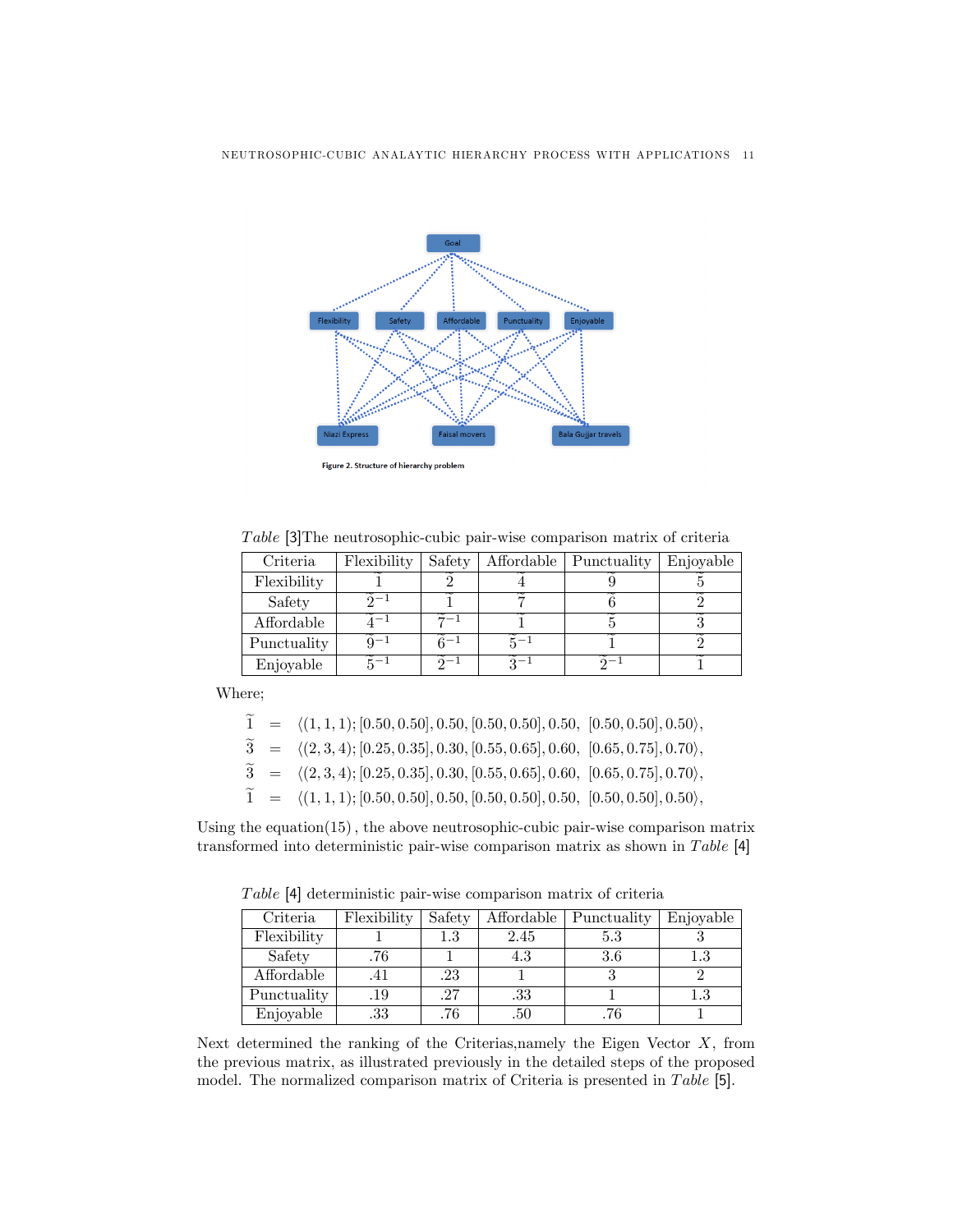| Criteria    | Flexibility | Safety | Affordable | Punctuality | Enjoyable |
|-------------|-------------|--------|------------|-------------|-----------|
| Flexibility | .37         | .36    | .30        | .4U         | .35       |
| Safety      | .28         | .28    | .50        | $.26\,$     | .15       |
| Affordable  | .15         | .07    | .17        | .22         | .23       |
| Punctuality | .07         | .08    | .04        | .07         | .15       |
| Enjoyable   | 19          | .21    | .06        | .06         | .12       |

 $Table[5]$  The normalized comparison matrix of Criteria

Now taking the total of the row averages:

$$
X = \begin{bmatrix} .356 \\ .294 \\ .164 \\ .081 \\ .114 \end{bmatrix}
$$

We should make sure that all the inputs given by the expert's are very consistent, now we take the consistency test as follows: Firstly calculate consistency index and consistency ratio as follows:

$$
A = \begin{pmatrix} 1 & 1.3 & 2.45 & 5.3 & 3 \\ .76 & 1 & 4.3 & 3.6 & 1.3 \\ .41 & .23 & 1 & 3 & 2 \\ .19 & .27 & .33 & 1 & 1.3 \\ .33 & .76 & .50 & .76 & 1 \end{pmatrix} \begin{pmatrix} .356 \\ .294 \\ .164 \\ .081 \\ .114 \end{pmatrix} = \begin{pmatrix} 1.922 \\ .3285 \\ .1447 \\ .0755 \\ .1317 \end{pmatrix}
$$

from the equation  $(20)$  and  $(21)$ ,

$$
\lambda \max = \text{average} \left\{ \begin{array}{l} \frac{1.922}{0.356}, \frac{0.3285}{0.294}, \frac{0.1447}{0.147}, \\ \frac{0.0755}{0.081}, \frac{0.1317}{0.114} \end{array} \right\} = 5.399
$$
\n
$$
\text{and } CI = \frac{\lambda \max - n}{n - 1} = \frac{5.399 - 5}{5 - 1} = 0.089975.
$$

For the calculation of value of consistency ratio, we used  $Table$  [6] which was taken from Saaty book. The upper row is in random matrix order, and the lower row is the corresponding index of consistency for random decision.

 $Table [6]$ Saaty table for calculating consistency ratio

|  |               |           | 0 2 3 4 5 6 7 8 9 10                     |  |  |
|--|---------------|-----------|------------------------------------------|--|--|
|  |               |           | 0 0 .58 .90 1.12 1.24 1.32 1.4 1.45 1.49 |  |  |
|  | $\sim$ $\sim$ | $0.000 -$ |                                          |  |  |

$$
CR = \frac{CI}{RI} = \frac{0.09975}{1.12} = 0.089 = 8.9\%
$$

so evaluation are consistent i.e

 $8.9\% < 10\%.$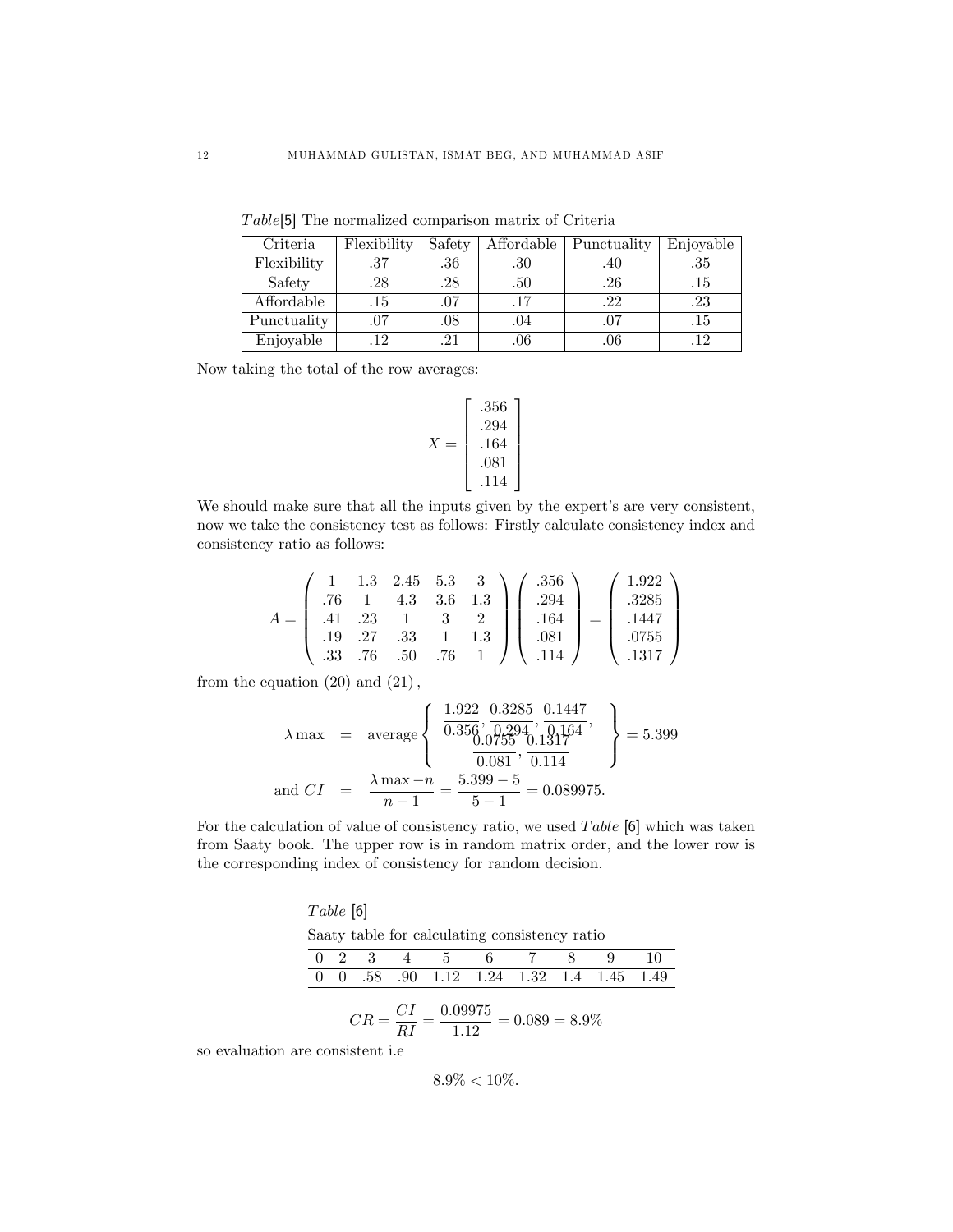The neutrosophic cubic pair-wise comparison matrix of decision criterias with respect to  $C_1$  is presented in Table [7]

| $_{ADE}$ |  |
|----------|--|
|----------|--|

| Criteria    | Faisal | Niazi   | Bala Gujjar |
|-------------|--------|---------|-------------|
|             | Movers | Express | Travels     |
| Faisal      |        |         |             |
| Movers      |        |         |             |
| Niazi       |        |         |             |
| Express     |        |         |             |
| Bala Gujjar |        |         |             |
| Travels     |        |         |             |

The deterministic pair-wise comparison matrix of decision criteria w.r.t  $C_1$  shown in Table  $[8]$ and the normalized comparsion matrix in shown in Table  $[9]$ 

| Criteria    | Faisal  | Niazi   | Bala Gujjar |
|-------------|---------|---------|-------------|
|             | Movers  | Express | Travels     |
| Faisal      |         | .33     | .76         |
| Movers      |         |         |             |
| Niazi       | 3       |         |             |
| Express     |         |         |             |
| Bala Gujjar | $1.3\,$ | .33     |             |
| Travels     |         |         |             |

| н<br>7 L |  |
|----------|--|
|          |  |

| Criteria    | Faisal<br>Movers | Niazi<br>Express | Bala Gujjar |
|-------------|------------------|------------------|-------------|
|             |                  |                  | Travels     |
| Faisal      | .18              | .18              | .16         |
| Movers      |                  |                  |             |
| Niazi       | .57              | .63              | .63         |
| Express     |                  |                  |             |
| Bala Gujjar | .25              | .18              | -21         |
| Travels     |                  |                  |             |

Now taking the total of the row averages;

$$
X = \begin{bmatrix} .17 \\ .61 \\ .22 \end{bmatrix}
$$

The neutrosophic-cubic pair-wise comparison matrix of decision criteria with respect to  $C_2$  is presented in Table [10].

| Table [10]                 |                  |                          |                        |
|----------------------------|------------------|--------------------------|------------------------|
| Criteria2                  | Faisal<br>Movers | Niazi<br>Express         | Bala Gujjar<br>Travels |
| Faisal                     |                  |                          |                        |
| Movers<br>Niazi<br>Express | 1                |                          | R                      |
| Bala Gujjar<br>Travels     | $\widetilde{5}$  | $\widetilde{\kappa} - 1$ |                        |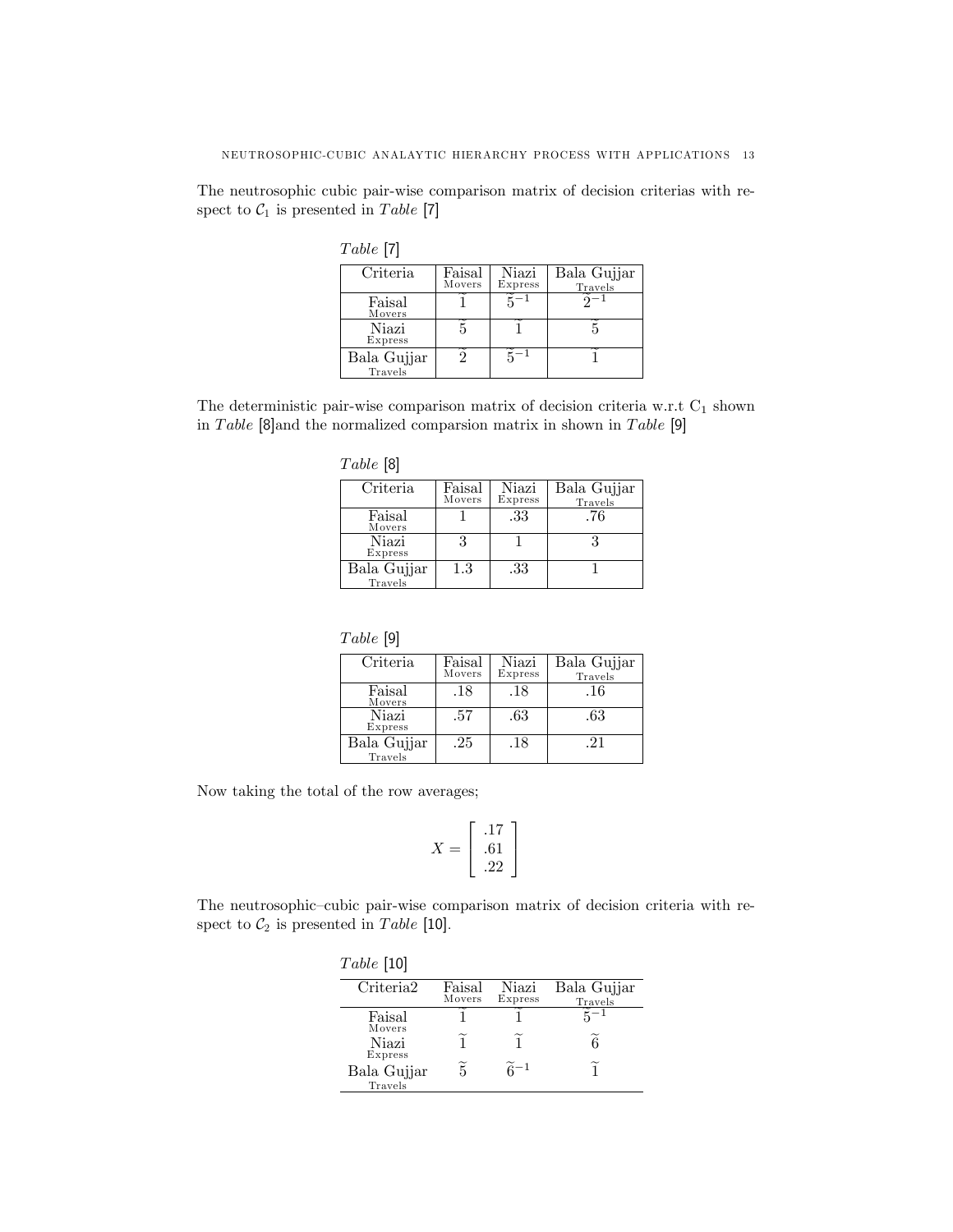The deterministic pair-wise comparison matrix of decision criteria w.r.t  $C_2$  shown in table Table  $[11]$  and the normalized comparsion matrix in shown in Table  $[12]$ 

| abl.e | 1<br>l |
|-------|--------|
|-------|--------|

| Faisal<br>Movers | Niazi<br>Express | Bala Gujjar<br>Travels |
|------------------|------------------|------------------------|
|                  |                  |                        |
|                  |                  | 4.3                    |
| .33              | .23              |                        |
|                  |                  |                        |

| Table | 121 |
|-------|-----|
|-------|-----|

| Criteria <sub>2</sub> | Faisal<br>Movers | Niazi<br>Express | Bala Gujjar<br>Travels |
|-----------------------|------------------|------------------|------------------------|
| Faisal<br>Movers      | .43              | .45              | .36                    |
| Niazi<br>Express      | .43              | .45              | .52                    |
| Bala Gujjar           | .13              | $.10\,$          | .12                    |
| Travels               |                  |                  |                        |

Now taking the total of the row averages;

$$
X = \left[ \begin{array}{c} .41 \\ .47 \\ .12 \end{array} \right]
$$

The neutrosophic-cubic pair-wise comparison matrix of decision criteria with respect to  $C_3$  is presented in Table [13]

| Table~[13] |  |
|------------|--|
|------------|--|

| Criteria <sub>3</sub>  | Faisal<br>Movers | Niazi<br>Express | Bala Gujjar<br>Travels |
|------------------------|------------------|------------------|------------------------|
| Faisal<br>Movers       |                  |                  |                        |
| Niazi<br>Express       |                  |                  |                        |
| Bala Gujjar<br>Travels |                  |                  |                        |

The deterministic pair-wise comparison matrix of decision criteria w.r.t  $C_3$  shown in Table  $[14]$ and the normalized comparsion matrix in shown in Table  $[15]$ 

| Table [14]             |                  |                  |                        |
|------------------------|------------------|------------------|------------------------|
| Criteria               | Faisal<br>Movers | Niazi<br>Express | Bala Gujjar<br>Travels |
| Faisal<br>Movers       |                  | .50              | 2.45                   |
| Niazi<br>Express       | 2                |                  |                        |
| Bala Gujjar<br>Travels | .41              | .33              |                        |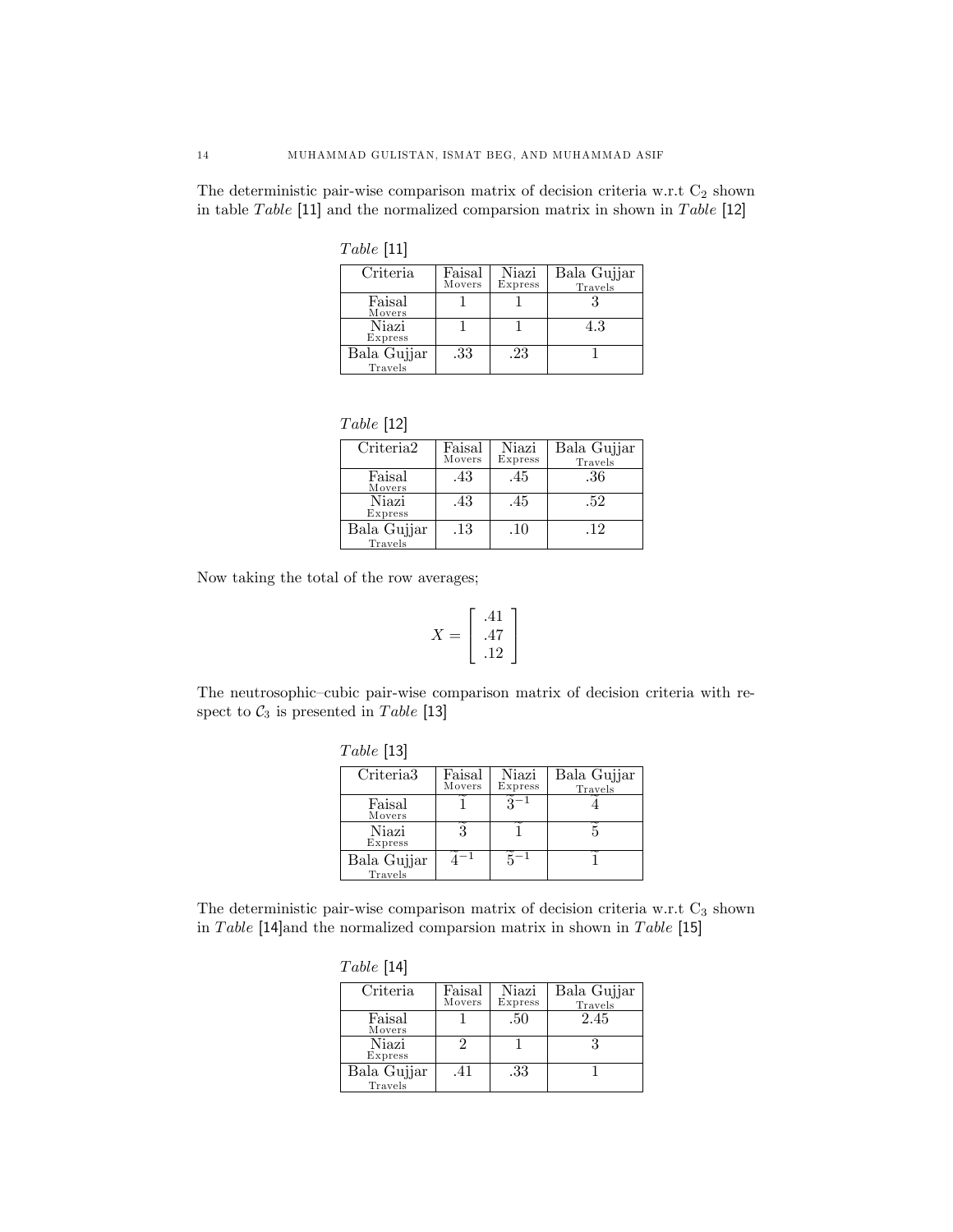$Table [15]$ 

| Criteria <sub>3</sub>  | Faisal<br>Movers | Niazi<br>Express | Bala Gujjar<br>Travels |
|------------------------|------------------|------------------|------------------------|
| Faisal<br>Movers       | .29              | .27              | .38                    |
| Niazi<br>Express       | .58              | .55              | .46                    |
| Bala Gujjar<br>Travels | .12              | .17              | .16                    |

Now taking the total of the row averages;

$$
X = \begin{bmatrix} .31 \\ .53 \\ .16 \end{bmatrix}
$$

The neutrosophic-cubic pair-wise comparison matrix of decision criteria with respect to  $C_4$  is presented in Table [16]

| Criteria <sub>3</sub>  | Faisal<br>Movers | Niazi<br>Express | Bala Gujjar<br>Travels |
|------------------------|------------------|------------------|------------------------|
| Faisal<br>Movers       |                  |                  |                        |
| Niazi<br>Express       |                  |                  |                        |
| Bala Gujjar<br>Travels |                  |                  |                        |

The deterministic pair-wise comparison matrix of decision criteria w.r.t  $C_4$  shown in Table [17] and the normalized comparsion matrix in shown in Table [18]

| abc |  |
|-----|--|
|-----|--|

| Criteria4              | Faisal<br>Movers | Niazi<br>Express | Bala Gujjar<br>Travels |
|------------------------|------------------|------------------|------------------------|
| Faisal<br>Movers       |                  | .50              | .33                    |
| Niazi<br>Express       | 2.45             |                  |                        |
| Bala Gujjar<br>Travels |                  |                  |                        |

| Table | $[18]$ |
|-------|--------|
|-------|--------|

| Criteria <sub>3</sub> | Faisal<br>Movers | Niazi<br>Express | Bala Gujjar<br>Travels |
|-----------------------|------------------|------------------|------------------------|
| Faisal<br>Movers      | .15              | .17              | .13                    |
| Niazi<br>Express      | .38              | .41              | .43                    |
| Bala Gujjar           | .47              | .41              | .43                    |
| Travels               |                  |                  |                        |

Now taking the total of the row averages;

$$
X = \left[ \begin{array}{c} .15 \\ .41 \\ .44 \end{array} \right]
$$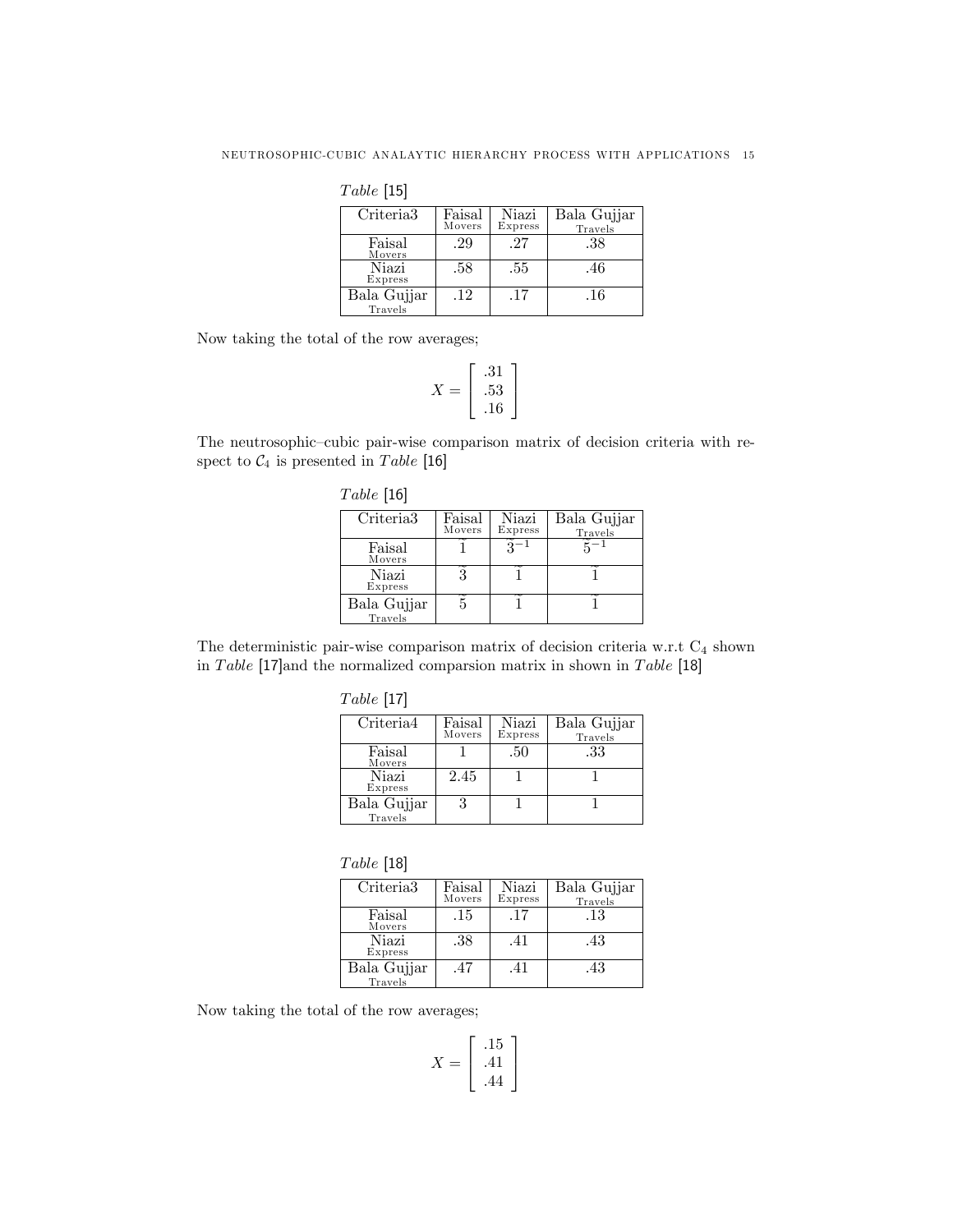The neutrosophic-cubic pair-wise comparison matrix of decision criteria with respect to  $C_5$  is presented in Table [19]

| Criteria <sub>3</sub> | Faisal<br>Movers | Niazi   | Bala Gujjar |
|-----------------------|------------------|---------|-------------|
|                       |                  | Express | Travels     |
| Faisal                |                  |         |             |
| Movers                |                  |         |             |
| Niazi                 |                  |         |             |
| Express               |                  |         |             |
| Bala Gujjar           |                  |         |             |
| Travels               |                  |         |             |

The deterministic pair-wise comparison matrix of decision criteria w.r.t  $C_5$  shown in Table [20] and the normalized comparsion matrix in shown in Table [21]

| Table~[20] |  |
|------------|--|
|------------|--|

| Criteria4   | Faisal | Niazi   | Bala Gujjar |
|-------------|--------|---------|-------------|
|             | Movers | Express | Travels     |
| Faisal      |        | .76     |             |
| Movers      |        |         |             |
| Niazi       | 1.3    |         | 2.45        |
| Express     |        |         |             |
| Bala Gujjar | .5     | .41     |             |
| Travels     |        |         |             |

| Table | $[21]$ |
|-------|--------|
|-------|--------|

| Criteria <sub>3</sub> | Faisal | Niazi   | Bala Gujjar |
|-----------------------|--------|---------|-------------|
|                       | Movers | Express | Travels     |
| Faisal                | .36    | .35     | .37         |
| Movers                |        |         |             |
| Niazi                 | .46    | .46     | .45         |
| Express               |        |         |             |
| Bala Gujjar           | .18    | .19     | .18         |
| Travels               |        |         |             |

Now taking the total of the row averages;

$$
X = \left[ \begin{array}{c} .36 \\ .46 \\ .18 \end{array} \right]
$$

In Table  $[22]$ , Now the Total priority (weight) vector of the three alternatives with respect to Goal:

| a.ni.e | ı |
|--------|---|
|        |   |

|                        | $\mathcal{C}_1$ | $\mathcal{C}_2$ | $\mathcal{C}_3$ | $\mathcal{C}_4$ | $\mathcal{C}_5$ | Total<br>Weight | Total Ranking<br>of alternatives |
|------------------------|-----------------|-----------------|-----------------|-----------------|-----------------|-----------------|----------------------------------|
| Weights                | 0.356           | 0.294           | 0.164           | 0.081           | 0.114           |                 |                                  |
|                        |                 |                 |                 |                 |                 |                 |                                  |
| Faisal<br>Movers       | .17             | 0.41            | 0.31            | 0.15            | .36             | .285            | 2 <sub>nd</sub>                  |
| Niazi<br>Express       | .61             | 0.47            | 0.53            | 0.41            | .46             | .52             | 1st                              |
| Bala Gujjar<br>Travels | $.22\,$         | 0.12            | 0.16            | 0.44            | .18             | .196            | 3 <sup>rd</sup>                  |

Hence the final ranking of the best alternative are

Niazi Express > Faisal Movers > Bala Gujjar Travels;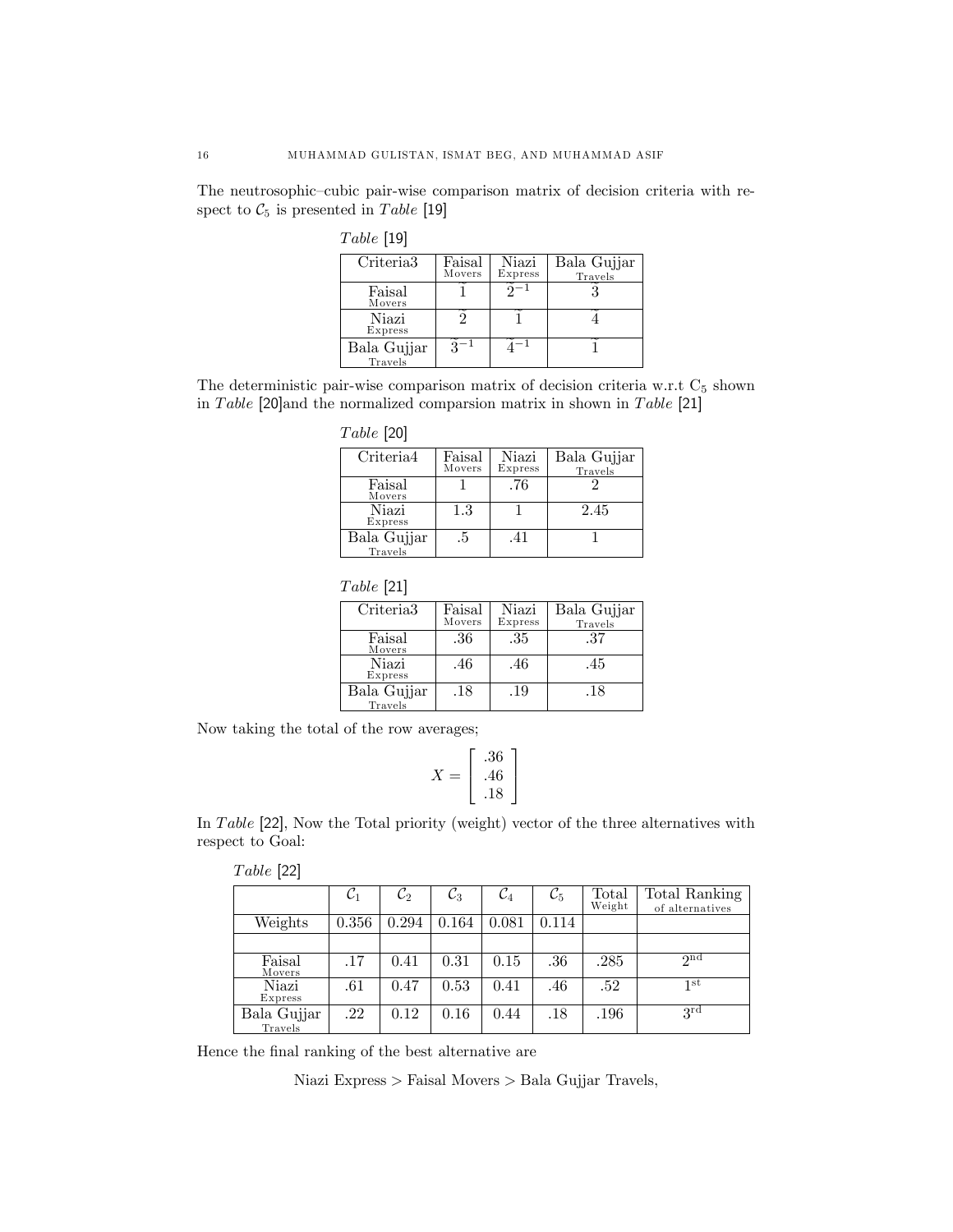NEUTROSOPHIC-CUBIC ANALAYTIC HIERARCHY PROCESS WITH APPLICATIONS 17

presented in figure 3.



## 6. Comparsion Analysis

The comparison with other existing method is used to estimate the quality of the proposed model. In AHP we use non-fuzzy value to build a comparison matrix, which are not accurate because of ambiguity, inconsistent and doubtful information of decision maker. An idea of crisp information can be extended by many researchers in fuzzy environment for fulfilling the drawbacks of classical AHP to get the desired result, in which he takes triangular fuzzy numbers but he fails to describe the relative weights among it. In cubic environment they are only describe the membership in terms of interval valued and fuzzy point and not discuss the non-membership and indeterminacy. To overcome the drawback of fuzzy AHP the cubic AHP are introduced, which is more reliable then fuzzy AHP. Then the neutrosophic-cubic set are the generalization of neutrosophic and interval neutrosophic set, and considered the truth, false and indeterminacy membership in the forms of intervals and also points, which is a best to representation for a vague and unsure information that exist in real life. We are the first to introduce the AHP in the neutrosophic-cubic environment. We can apply this method to various fields for the solution of different problems for achieving desired goals. in Table [23]. We compare the result of the NC-AHP with the other existing methods, which are

| Methods             | Final ranking                                                 |  |  |  |
|---------------------|---------------------------------------------------------------|--|--|--|
| AHP $[14]$          | Faisal movers $\geq$ Bala gujjar travels $\geq$ Niazi express |  |  |  |
| $F-AHP$ [2]         | Bala gujjar travels $\geq$ Niazi express $\geq$ Faisal movers |  |  |  |
| $IF-AHP[20]$        | Bala gujjar travels $\geq$ Niazi express $\geq$ Faisal movers |  |  |  |
| $N-{\rm AHP}[1]$    | Niazi express $\geq$ Bala gujjar travels $\geq$ Faisal movers |  |  |  |
| $NC-$ AHP           | Niazi express $\geq$ Faisal movers $\geq$ Bala gujjar travels |  |  |  |
| Our porposed method |                                                               |  |  |  |

Table [23] Comparsion of other existing methods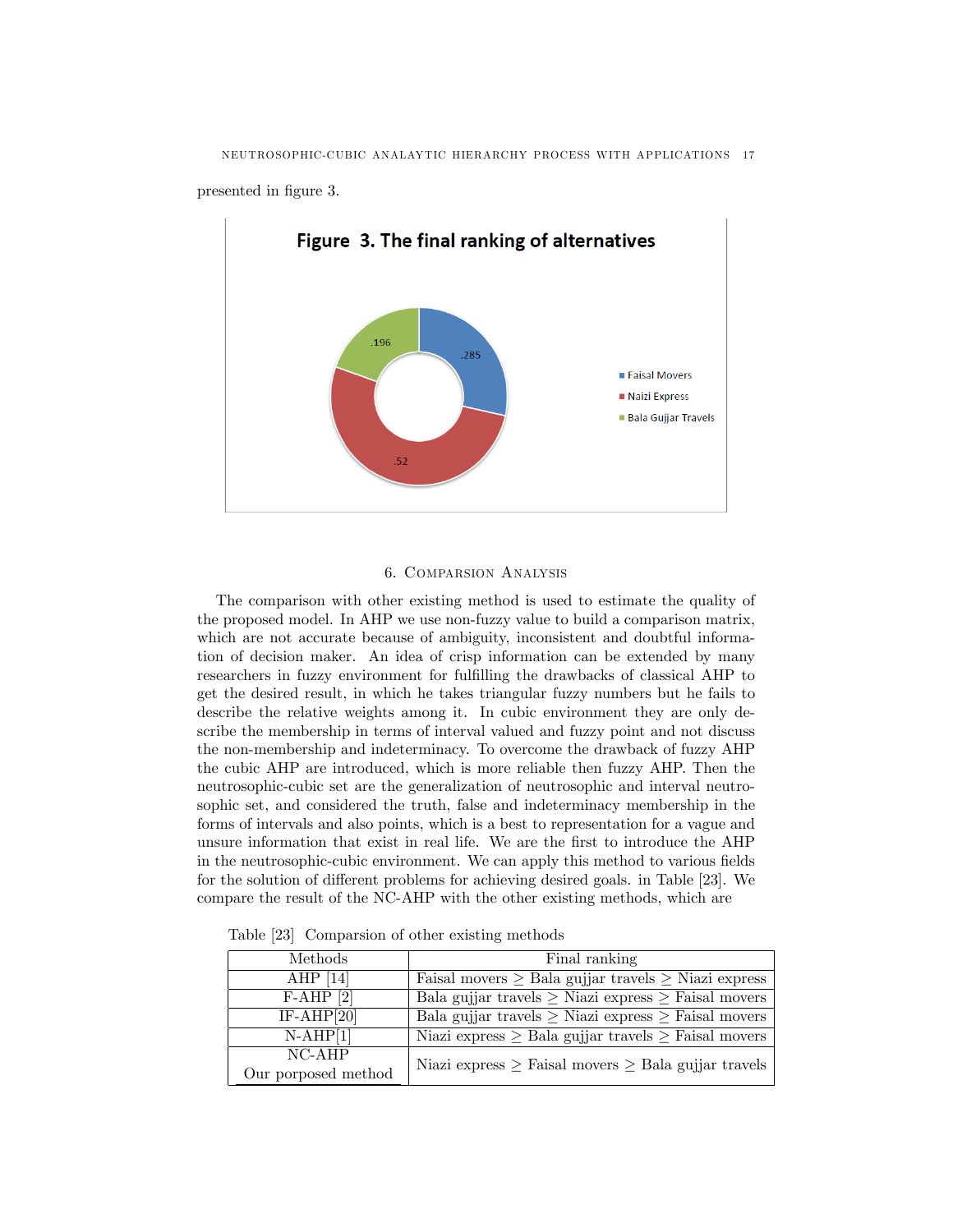#### 7. Conclusion and future work

Decision making is vital in daily life, dealing with real life problems; one who makes decision faces the data which is incomplete and not clear. The trails of neutrosophic-cubic enable that very situation. In the result of this, for every situation we define triangle neutrosophic-cubic number (TNCNs) and their operation laws. Mostly it is difficult to compare the neutrosophic-cubic value. The score and accuracy functions are defined for the comparison of neutrosophic-cubic values. By using these operations, we define analytic hierarchy process (AHP) in neutrosophiccubic environment, which is the more generalized version of neutrosophic sets and interval neutrosophic sets. Since neutrosophic-cubic setsare is placed a better way to express inconsistent, indeterminate and obscure data. This method can be applied to the problems of daily life effectively and can be solved many intricate problems.

#### **REFERENCES**

- [1] M. A. Basset, M. Mohamed, Y. Zhoub and I. Hezam, Multi-criteria group decision making based on neutrosophic analytic hierarchy process, J. Int. & Fuzzy Syst.  $33$ ,  $(2017)$ ,  $4055-4066$ .
- $[2]$  J. J. Buckley, Fuzzy hierarchical analysis, Fuzzy Sets Syst., 17, (1985), 233-247.
- [3] U. Cebeci, Fuzzy AHP-based decision support system for selecting ERP systems in textile industry by using balanced scorecard. Expert Syst. Appl.,  $36$ ,  $(2009)$ ,  $8900-8909$ .
- [4] D. Y. Chang, Applications of the extent analysis method on fuzzy AHP, Eur. J. Oper. Res.,  $95, (1996), 649-655.$
- [5] C. W. Chang, C. R. Wu, H. C. Chen, Using expert technology to select unstable slicing machine to control wafer slicing quality via fuzzy AHP. Expert Syst. Appl., 34, (2008), 2210-2220.
- [6] O. Duran, J. Aguilo, Computer-aided machine-tool selection based on a Fuzzy-AHP approach. Expert Syst. Appl., 34, (2008), 1787-1794.
- [7] Y. L. Hsu, C. H. Lee, V. B. Kreng, The application of Fuzzy Delphi Method and Fuzzy AHP in lubricant regenerative technologyselection. Expert Syst. Appl.,  $37$ ,  $(2010)$ ,  $419-425$ .
- [8] Y. Ju, A. Wang, X. Liu, Evaluating emergency response capacity by fuzzy AHP and 2-tuple fuzzy linguistic approach. Expert Syst. Appl., 39, (2012), 6972-6981.
- [9] Y.B. Jun, C. S. Kim and K.O. Yang, Cubic Sets, Ann. Fuzzy Math. Inform. 4(1), (2012), 83-98.
- [10] Y. B. Jun, F. Samarandache and C. S. Kim, Neutrosophic Cubic Sets, New Math. Natural Compt. 13(1), (2015), 41-54.
- [11] O. Kulak, C. Kahraman, Fuzzy multi-attribute selection among transportation companies using axiomatic design and analytic hierarchy process, Inform. Sci.,  $170$ ,  $(2005)$ ,  $191-210$ .
- [12] J. Rezaei, P. B. M. Fahim, L. Tavasszy, Supplier selection in the airline retail industry using a funnel methodology, Conjunctive screeningmethod and fuzzy AHP. Expert Syst. Appl., 41,  $(2014), 8165 - 8179.$
- [13] T.L.Saaty, A Scaling Method for Priorities in Hierarchical Structures, J. Mathematical Psychology, 15, (1977), 57-68.
- [14] T.L.Saaty, The Analytic Hierarchy Process. McGraw-Hill International, New York, NY, U.S.A, (1980).
- [15] T.L.Saaty, What is the analytic hierarchy process. In Mathematical Models for Decision Supported; Springer: Berlin, Germany, (1988), 109-121.
- [16] T.L.Saaty, Axiomatic foundations of the Analytic Hierarchy Process, Manag. Sci. 32(7), (1986) 841-855.5.
- [17] F. Smarandache, A Unifying Field in Logics: Neutrosophic Logic. Neutrosophy, Neutrosophic Set, Neutrosophic Probability; American Reserch Press: Rehoboth, IL, USA, 1999.
- [18] F. Smarandache, Neutrosophic set-a generalization of the intuitionistic fuzzy set. Int. J. Pure Appl. Math. 2005, 24, 287-297.
- [19] P. J. M. Van Laarhoven and W. Pedrycz, A fuzzy extension of Saaty'spriority theory, Fuzzy Sets Syst., 11, (1983), 229-241.